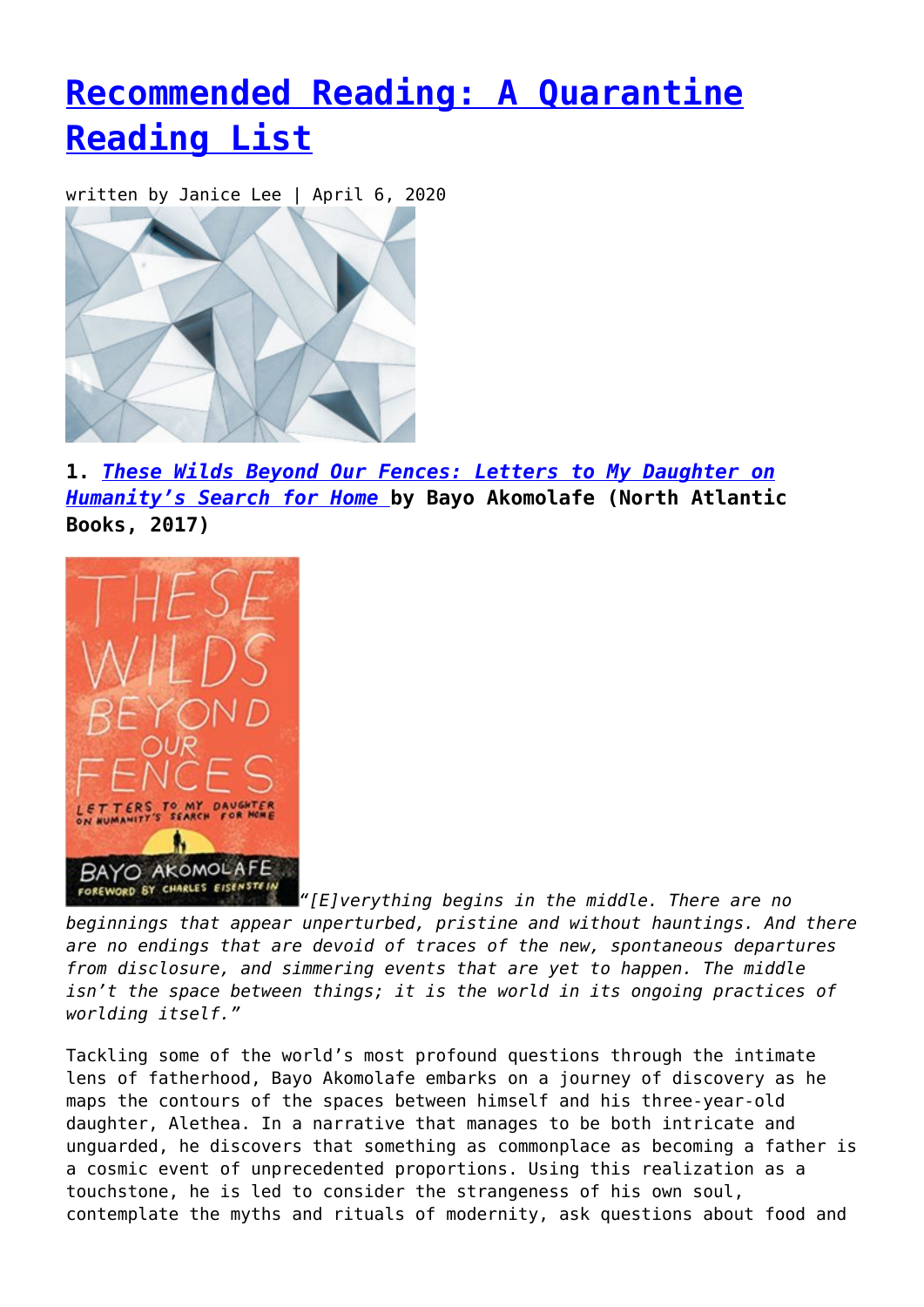justice, ponder what it means to be human, evaluate what we can do about climate change, and wonder what our collective yearnings for a better world tell us about ourselves. *These Wilds Beyond Our Fences* is a passionate attempt to make sense of our disconnection in a world where it is easy to feel untethered and lost. It is a father's search for meaning, for a place of belonging, and for reassurance that the world will embrace and support our children once we are gone.

*[Buy on Bookshop](https://bookshop.org/a/3601/9781623171667)*

**2.** *[The Mushroom at the End of the World: On the Possibility of](https://amzn.to/3dVFHio) [Life in Capitalist Ruins](https://amzn.to/3dVFHio)* **by Anna Lowenhaupt Tsing (Princeton University Press, 2017)**

ANNA LOWENHAUPT TSING POSSIBILITY OF LIFE IN **CAPITALIST BUINS** 

*["](https://entropymag.org/wp-content/uploads/2020/04/9780691178325.jpg)What is, as I'm suggesting, precarity* is *the condition of time—or, to put it another way, what if our time is ripe for sensing precarity? What is precarity, indeterminacy, and what we imagine as trivial are the center of the systematicity we seek?"*

Matsutake is the most valuable mushroom in the world—and a weed that grows in human-disturbed forests across the northern hemisphere. Through its ability to nurture trees, matsutake helps forests to grow in daunting places. It is also an edible delicacy in Japan, where it sometimes commands astronomical prices. In all its contradictions, matsutake offers insights into areas far beyond just mushrooms and addresses a crucial question: what manages to live in the ruins we have made? / A tale of diversity within our damaged landscapes, *The Mushroom at the End of the World* follows one of the strangest commodity chains of our times to explore the unexpected corners of capitalism. Here, we witness the varied and peculiar worlds of matsutake commerce: the worlds of Japanese gourmets, capitalist traders, Hmong jungle fighters, industrial forests, Yi Chinese goat herders, Finnish nature guides, and more. These companions also lead us into fungal ecologies and forest histories to better understand the promise of cohabitation in a time of massive human destruction. / By investigating one of the world's most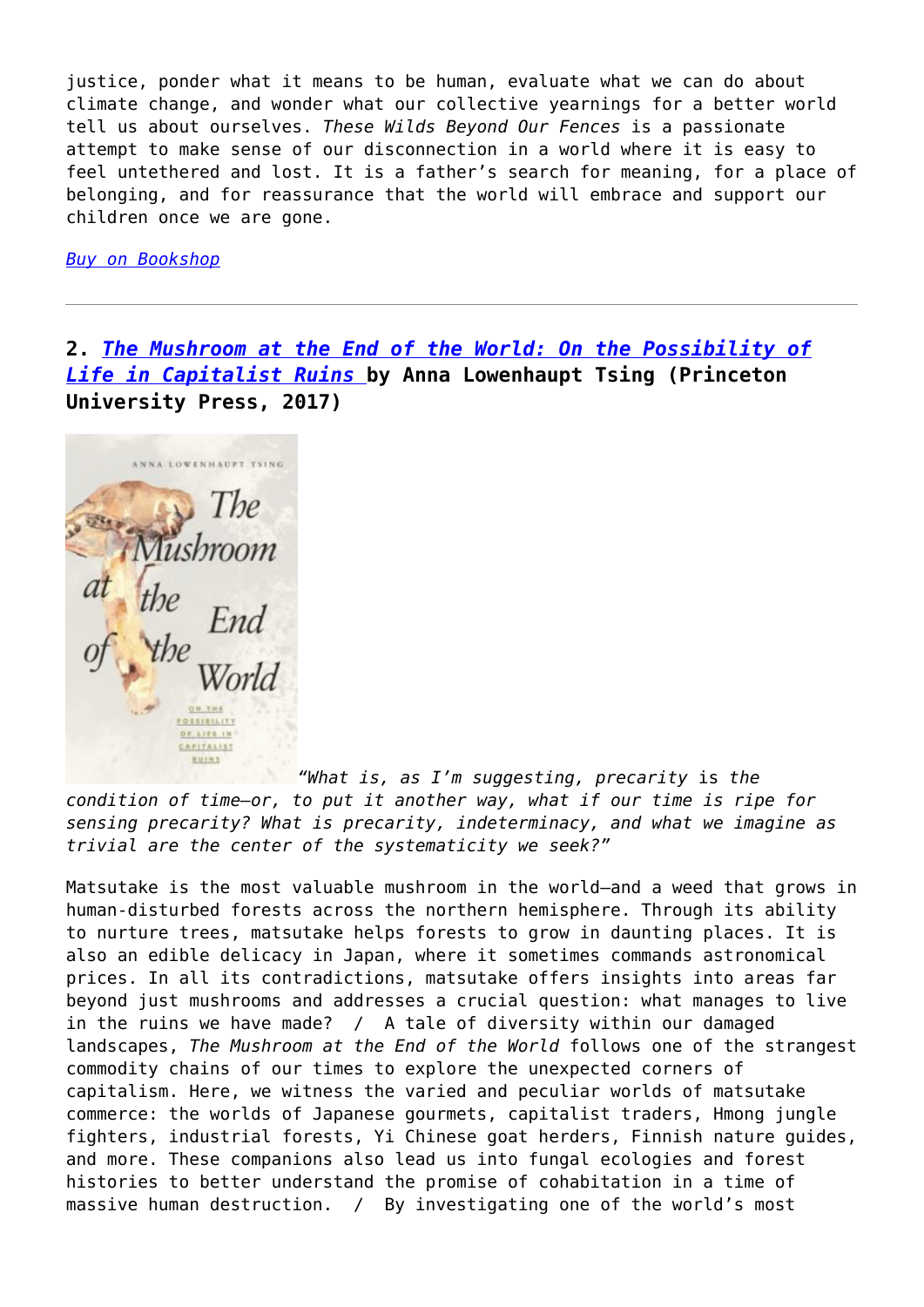sought-after fungi, *The Mushroom at the End of the World* presents an original examination into the relation between capitalist destruction and collaborative survival within multispecies landscapes, the prerequisite for continuing life on earth.

*[Buy on Bookshop](https://bookshop.org/a/3601/9780691178325)*

### **3.** *[Of Walking in Ice](https://amzn.to/3bZZ1JL)* **by Werner Herzog (University of Minnesota Press, 2015)**



*"An elderly woman gathering wood, plump and*

*impoverished, tells me about her children one by one, when they were born, when they died. When she becomes aware that I want to go on, she talks three times as fast, shortening destinies, skipping the deaths of three children although adding them later on, unwilling to let even one fate slip away—and this in a dialect that makes it hard for me to follow what she is saying. After the demise of an entire generation of offspring, she would speak no more about herself except to say that she gathers wood, every day; I should have stayed longer."*

In late November 1974, filmmaker Werner Herzog received a phone call from Paris delivering some terrible news. German film historian, mentor, and close friend Lotte Eisner was seriously ill and dying. Herzog was determined to prevent this and believed that an act of walking would keep Eisner from death. He took a jacket, a compass, and a duffel bag of the barest essentials, and wearing a pair of new boots, set off on a three-week pilgrimage from Munich to Paris through the deep chill and snowstorms of winter. / *Of Walking in Ice* is Herzog's beautifully written, much-admired, yet often-overlooked diary account of that journey. Herzog documents everything he saw and felt on his quest to his friend's bedside, from poetic descriptions of the frozen landscape and harsh weather conditions to the necessity of finding shelter in vacant or abandoned houses and the intense loneliness of his solo excursion.

*[Buy on Bookshop](https://bookshop.org/a/3601/9780816697328)*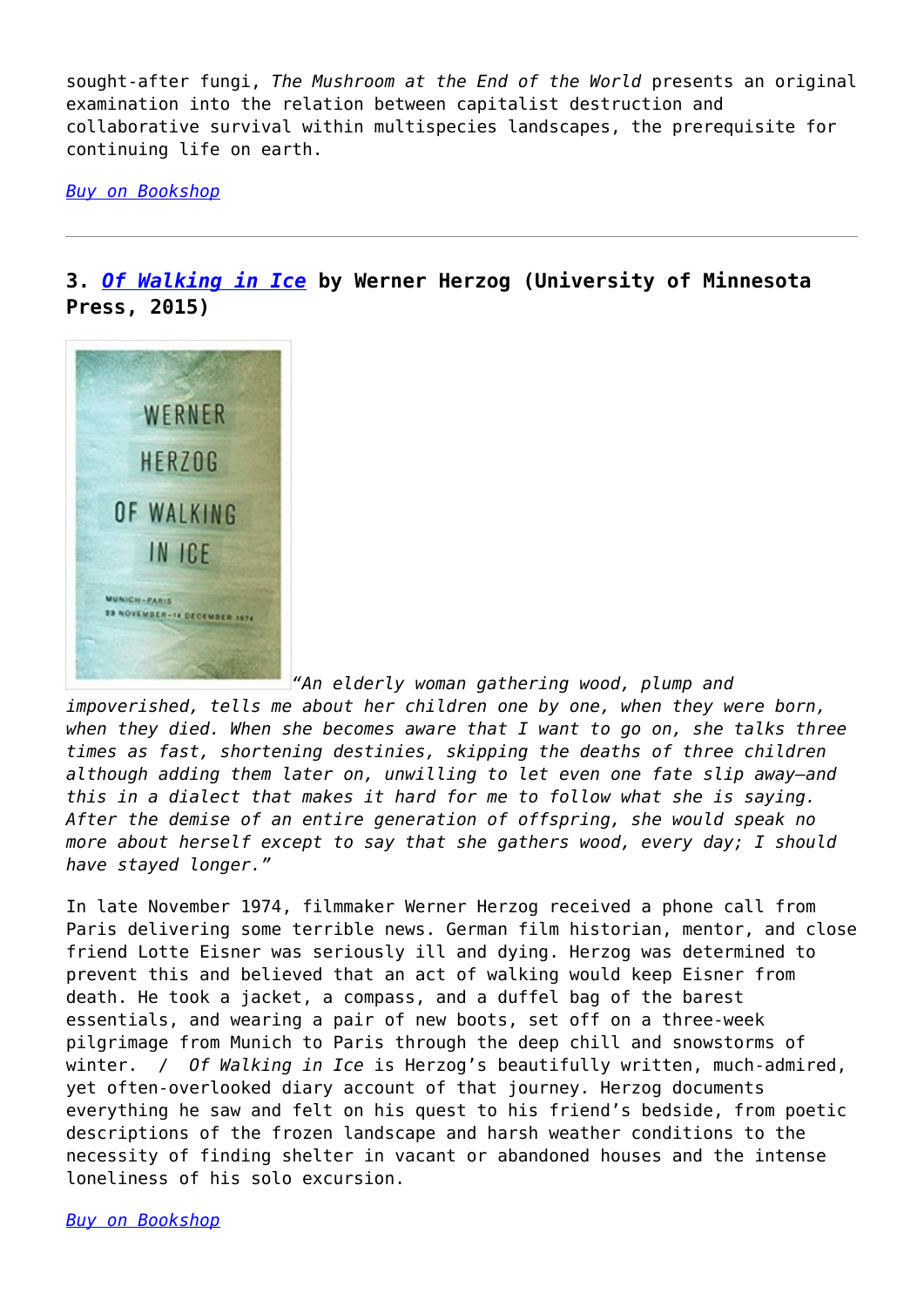**4.** *[Radical Dharma: Talking Race, Love, and Liberation](https://amzn.to/3dVGxM4)* **by Jasmine Syedullah, Lama Rod Owens, and angel Kyodo Williams )North Atlantic Books, 2016)**



*"In my experience, trauma is the creation of a context that does not privilege my deepest desire to return home and inhabit my own agency and body, but instead triggers disembodiment and a loss of awareness of the body and its experiences. Thus, trauma becomes a cyclical experience of continuous unfolding, of continuous movement through places without consent as it perpetuates terror, despair, hopelessness, and disconnection. It is a voyage that never docks at any port, but is suspended, unexamined. When I am feeling my own trauma, I find that I am also seeking some way to find ground, an anchor." – Lama Rod Owens*

Igniting a long-overdue dialogue about how the legacy of racial injustice and white supremacy plays out in society at large and Buddhist communities in particular, this urgent call to action outlines a new dharma that takes into account the ways that racism and privilege prevent our collective awakening. The authors traveled around the country to spark an open conversation that brings together the Black prophetic tradition and the wisdom of the Dharma. Bridging the world of spirit and activism, they urge a compassionate response to the systemic, state-sanctioned violence and oppression that has persisted against black people since the slave era. With national attention focused on the recent killings of unarmed black citizens and the response of the Blackcentered liberation groups such as Black Lives Matter, *Radical Dharma* demonstrates how social transformation and personal, spiritual liberation must be articulated and inextricably linked. / Rev. angel Kyodo williams, Lama Rod Owens, and Jasmine Syedullah represent a new voice in American Buddhism. Offering their own histories and experiences as illustrations of the types of challenges facing dharma practitioners and teachers who are different from those of the past five decades, they ask how teachings that transcend color, class, and caste are hindered by discrimination and the dynamics of power, shame, and ignorance. Their illuminating argument goes beyond a demand for the equality and inclusion of diverse populations to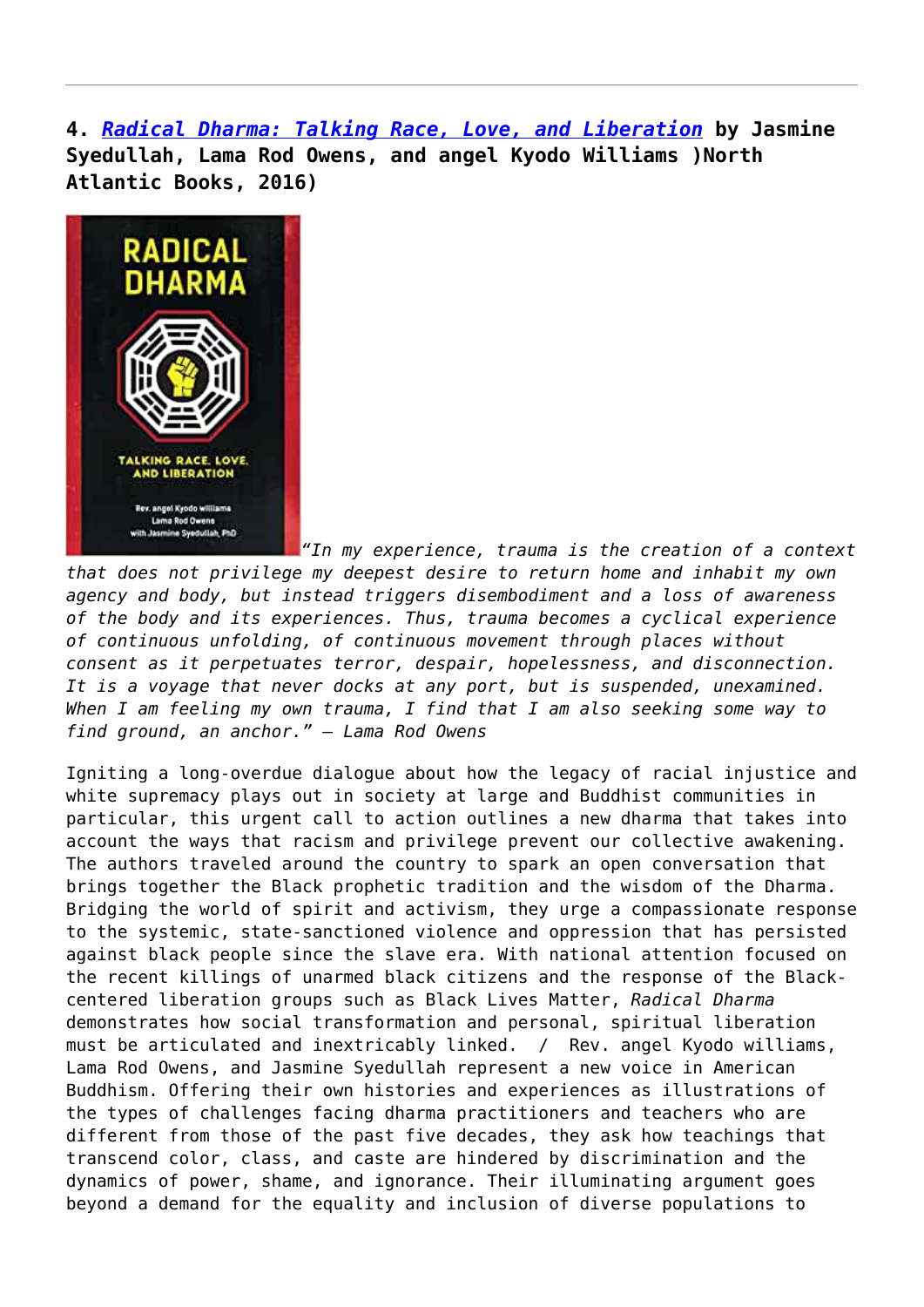advancing a new dharma that deconstructs rather than amplifies systems of suffering and prepares us to weigh the shortcomings not only of our own minds but also of our communities. They forge a path toward reconciliation and self-liberation that rests on radical honesty, a common ground where we can drop our need for perfection and propriety and speak as souls. In a society where profit rules, people's value is determined by the color of their skin, and many voices—including queer voices—are silenced, *Radical Dharma* recasts the concepts of engaged spirituality, social transformation, inclusiveness, and healing.

### *[Buy on Bookshop](https://bookshop.org/a/3601/9781623170981)*

### **5.** *[Braiding Sweetgrass:](https://amzn.to/3aXB0Ta) Indigenous Wisdom, Scientific Knowledge and the Teachings of Plants* **by Robin Wall Kimmerer (Milkweed Editions, 2015)**



*["](https://entropymag.org/wp-content/uploads/2020/04/518pT9D3BDL._SX322_BO1204203200_.jpg)A bay is a noun only if water is* dead*. When* bay *is a noun, it is defined by humans, trapped between its shores and contained by the word. But the verb* wiikegama*—to* be *a bay—releases the water from bondage and lets it live. "To be a bay" holds the wonder that, for this moment, the living water has decided to shelter itself between these shores, conversing with cedar roots and a flock of baby mergansers. Because it could do otherwise—become a stream or an ocean or a waterfall, and there are verbs for that, too. To be a hill, to be a sandy beach, to be a Saturday, all are possible verbs in a world where everything is alive."*

Drawing on her life as an indigenous scientist, and as a woman, Kimmerer shows how other living beings―asters and goldenrod, strawberries and squash, salamanders, algae, and sweetgrass―offer us gifts and lessons, even if we've forgotten how to hear their voices. In reflections that range from the creation of Turtle Island to the forces that threaten its flourishing today, she circles toward a central argument: that the awakening of ecological consciousness requires the acknowledgment and celebration of our reciprocal relationship with the rest of the living world. For only when we can hear the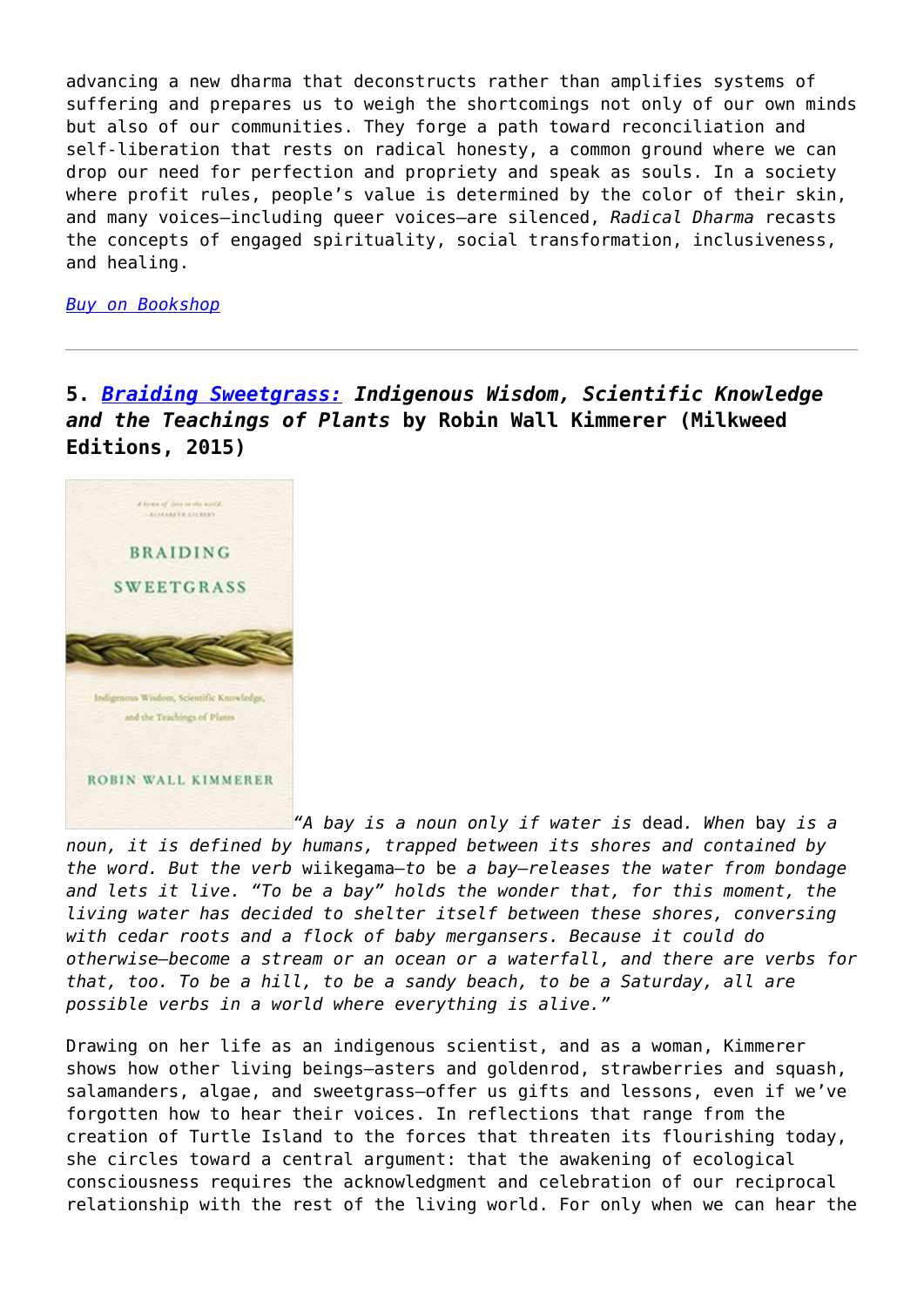languages of other beings will we be capable of understanding the generosity of the earth, and learn to give our own gifts in return.

*[Buy on Bookshop](https://bookshop.org/a/3601/9781571313560)*

**6.** *[Baron Wenckheim's Homecoming](https://amzn.to/34eIOxw)* **by László Krasznahorkai, Translated by Ottilie Mulzet (New Directions, 2019)**



*["](https://entropymag.org/wp-content/uploads/2020/04/51Q75jkrRML._SX331_BO1204203200_.jpg)I've said a thousand times that I always wanted to write just one book. Now, with Baron, I can close this story. With this novel I can prove that I really wrote just one book in my life. This is the book―Satantango, Melancholy, War and War, and Baron. This is my one book." – László Krasznahorkai, Paris Review Interview*

Set in contemporary times, *Baron Wenckheim's Homecoming* tells the story of a Prince Myshkin–like figure, Baron Béla Wenckheim, who returns at the end of his life to his provincial Hungarian hometown. Having escaped from his many casino debts in Buenos Aires, where he was living in exile, he longs to be reunited with his high-school sweetheart Marika. Confusions abound, and what follows is an endless storm of gossip, con men, and local politicians, vividly evoking the small town's alternately drab and absurd existence. All along, the Professor―a world-famous natural scientist who studies mosses and inhabits a bizarre Zen-like shack in a desolate area outside of town―offers long rants and disquisitions on his attempts to immunize himself from thought. Spectacular actions are staged as death and the abyss loom over the unsuspecting townfolk.

*[Buy on Bookshop](https://bookshop.org/a/3601/9780811226646)*

**7.** *[The End of Peril, the End of Enmity, the End of Strife, a](https://www.spdbooks.org/Products/9781934819746/the-end-of-peril-the-end-of-enmity-the-end-of-strife-a-haven.aspx) [Haven](https://www.spdbooks.org/Products/9781934819746/the-end-of-peril-the-end-of-enmity-the-end-of-strife-a-haven.aspx)* **by Thirii Myo Kyaw Myint (Noemi Press, 2018)**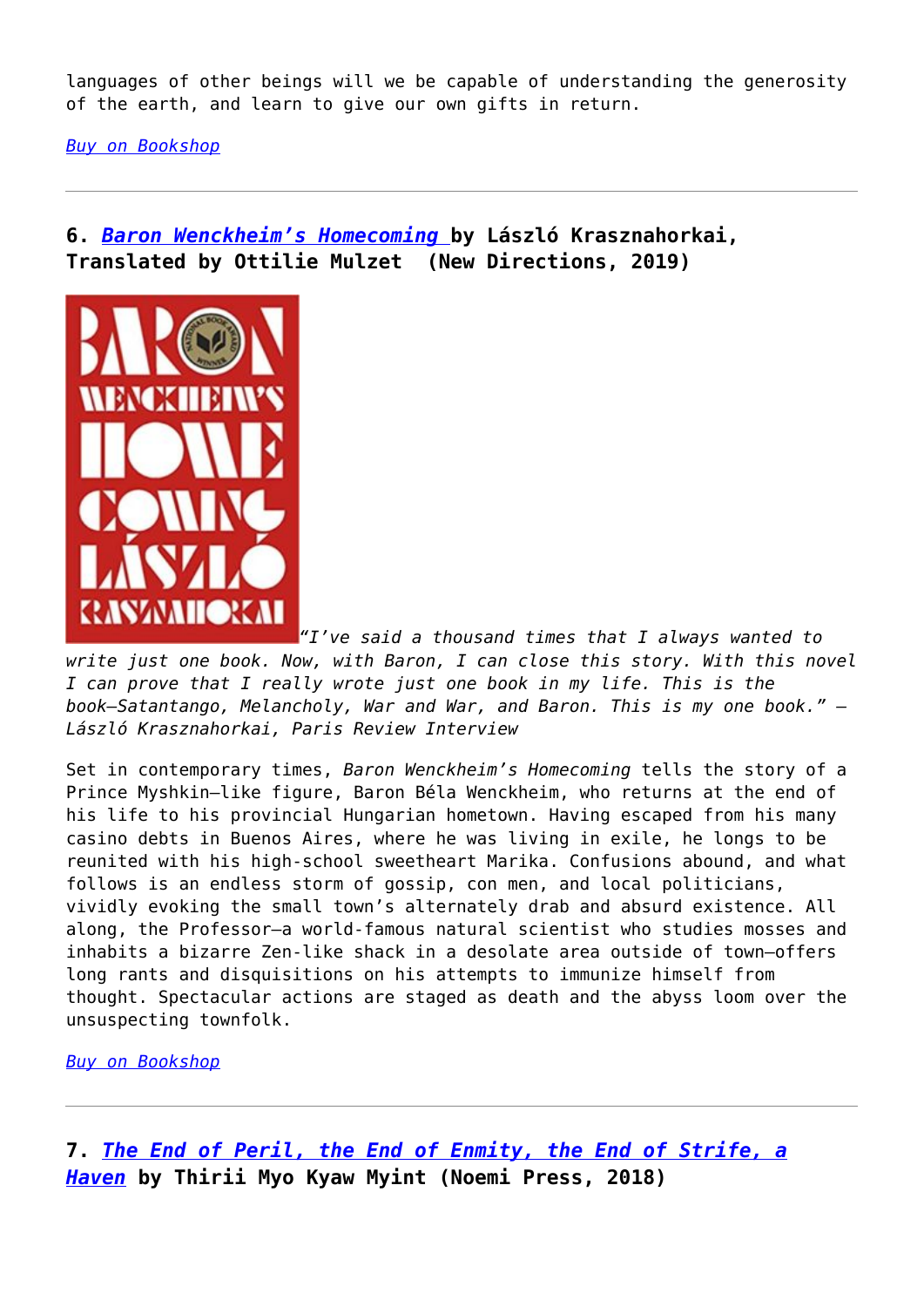

*"The animals have gone wild and the walls of the house tremble in the face of the fierce, loud hush that haunts Thirii Myo Kyaw Myint's marvelous debut. I was taken from the first page to the last by Myint's extraordinary sentences, which put me happily in mind of Marie Redonnet or Renee Gladman, and by the powerfully strange world of cities and families and searching they build. There is so much to admire here, not least one of my favorite moments in recent contemporary writing: a young women who uses the blade of her hair to cut off chunks of the moon. I can't recommend The End of Peril, the End of Enmity, the End of Strife, a Haven strongly enough." – Laird Hunt*

An unnamed narrator returns to her ancestral home in an environmentally depleted harbor city with a baby in her care. She has escaped from what she calls "the breach"—the collapse of the climate-controlled domed city where she grew up. From a thread about the narrator's childhood, we learn that the breach was caused by the hysterical growth of the genetically-modified trees in the domed city, a growth which is spreading over the earth. From a thread about the history of the harbor city, we learn of an ancient war that was fought there. In the thread which follows the narrative present, there is a storm which floods the harbor city. The narrator's mother disappears and the baby falls ill. The narrator then journeys to city's river to preform the funeral rites for her mother and cure the baby. At the river, the three narrative threads come together.

### *[Buy on Bookshop](https://bookshop.org/a/3601/9781934819746)*

**8.** *[Minor Feelings: An Asian American Reckoning](https://amzn.to/2XcDzg8)* **by Cathy Park Hong (One World, 2020)**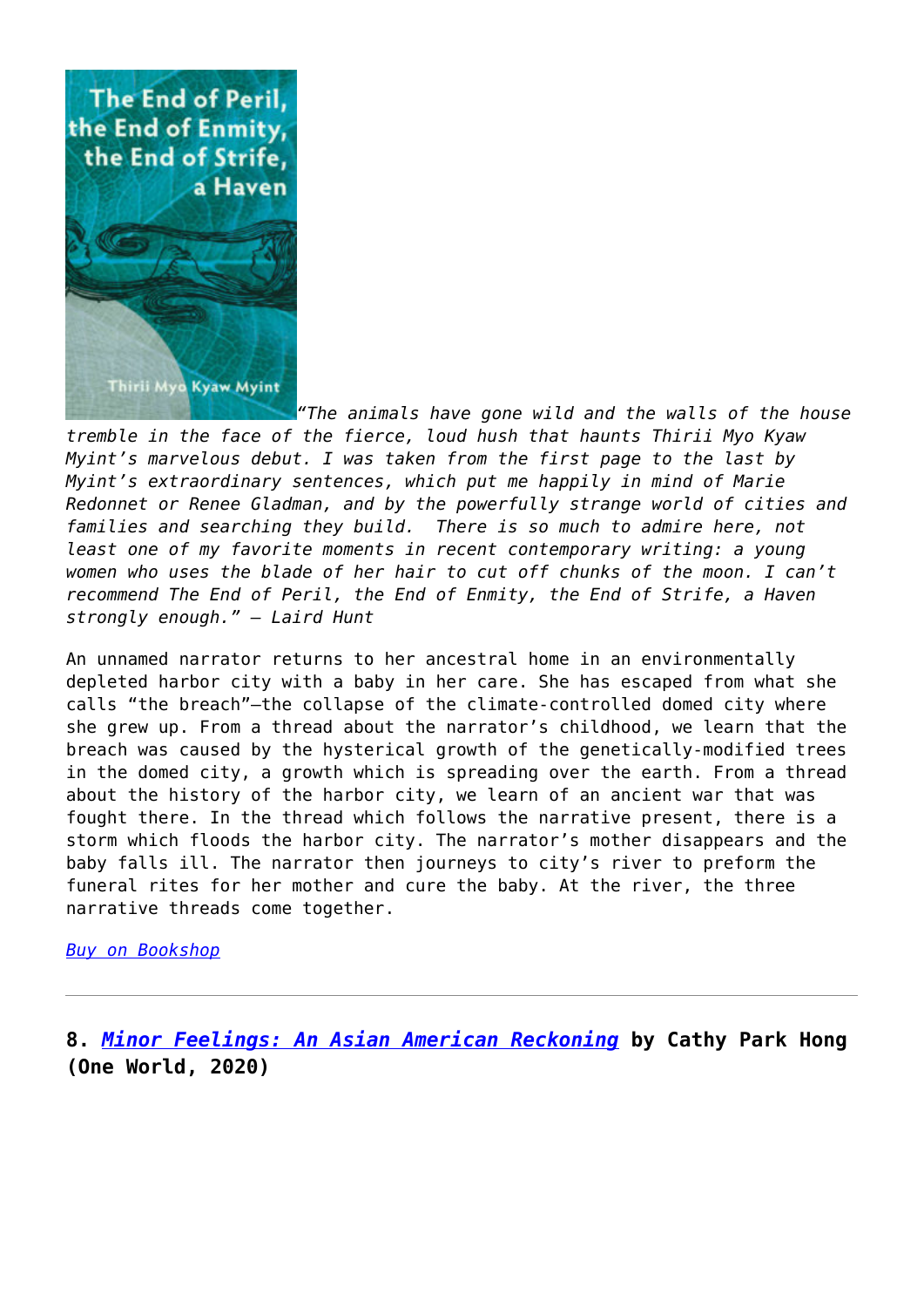

*["](https://entropymag.org/wp-content/uploads/2020/04/51O66GgPbzL._SX329_BO1204203200_.jpg)Brilliant . . . To read this book is to become more human." —Claudia Rankine, author of Citizen*

Poet and essayist Cathy Park Hong fearlessly and provocatively blends memoir, cultural criticism, and history to expose fresh truths about racialized consciousness in America. Part memoir and part cultural criticism, this collection is vulnerable, humorous, and provocative—and its relentless and riveting pursuit of vital questions around family and friendship, art and politics, identity and individuality, will change the way you think about our world. / Binding these essays together is Hong's theory of "minor feelings." As the daughter of Korean immigrants, Cathy Park Hong grew up steeped in shame, suspicion, and melancholy. She would later understand that these "minor feelings" occur when American optimism contradicts your own reality—when you believe the lies you're told about your own racial identity. Minor feelings are not small, they're dissonant—and in their tension Hong finds the key to the questions that haunt her. / With sly humor and a poet's searching mind, Hong uses her own story as a portal into a deeper examination of racial consciousness in America today. This intimate and devastating book traces her relationship to the English language, to shame and depression, to poetry and female friendship. A radically honest work of art, *Minor Feelings* forms a portrait of one Asian American psyche—and of a writer's search to both uncover and speak the truth.

*[Buy on Bookshop](https://bookshop.org/a/3601/9781984820365)*

**9.** *[To look at the sea is to become what one is: An Etel Adnan](https://www.spdbooks.org/Products/9781937658212/to-look-at-the-sea-is-to-become-what-one-is-an-etel-adnan-reader-2-vol-set.aspx) [Reader](https://www.spdbooks.org/Products/9781937658212/to-look-at-the-sea-is-to-become-what-one-is-an-etel-adnan-reader-2-vol-set.aspx)* **[\(Vol 1 & 2\)](https://www.spdbooks.org/Products/9781937658212/to-look-at-the-sea-is-to-become-what-one-is-an-etel-adnan-reader-2-vol-set.aspx) by Etel Adnan (Nightboat Books, 2014), Edited by Thom Donovan & Brandon Shimoda**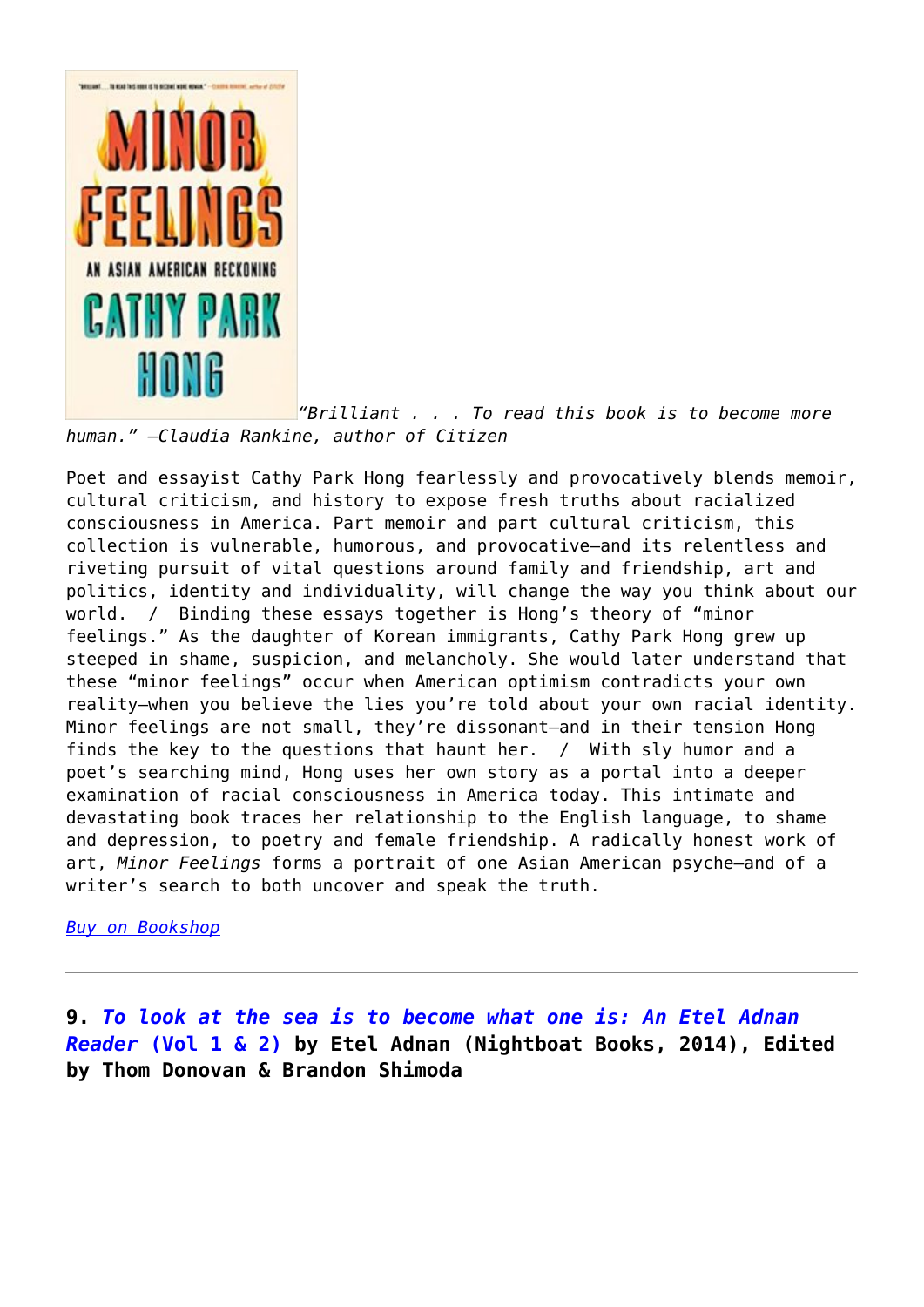

*"Love, for Adnan, is our only way to endure upheaval. It is not sentimental love. It is an ethics that seeks to preserve what we have rather than see it destroyed. It is a particular bravery, too. 'Love in all its forms is the most important matter that we will ever face, but also the most dangerous, the most unpredictable, the most maddening,' Adnan writes. 'But it is also the only salvation I know of.'" -Andrew Durbin, The New Inquiry*

This landmark two-volume edition follows Adnan's work from the infernal elegies of the 1960s to the ethereal meditations of her later poems, to form a portrait of an extraordinarily impassioned and prescient life. Ranging between essay, fiction, poetry, memoir, feminist manifesto, and philosophical treatise, while often challenging the conventions of genre, Adnan's works give voice to the violence and revelation of the last six decades as it has centered, in part, within the geopolitics of the Arab world, and in particular the author's native Beirut. Among the key works reproduced in their entirety are Sitt Marie Rose (1978); The Arab Apocalypse (1980); Journey to Mount Tamalpais (1986); and Of Cities & Women (1993).

*[Buy on Bookshop](https://bookshop.org/a/3601/9781937658212)*

**10.** *[The Life of Plants: A Metaphysics of Mixture](https://amzn.to/34dUD6W)* **by Emanuele Coccia (Polity, 2018)**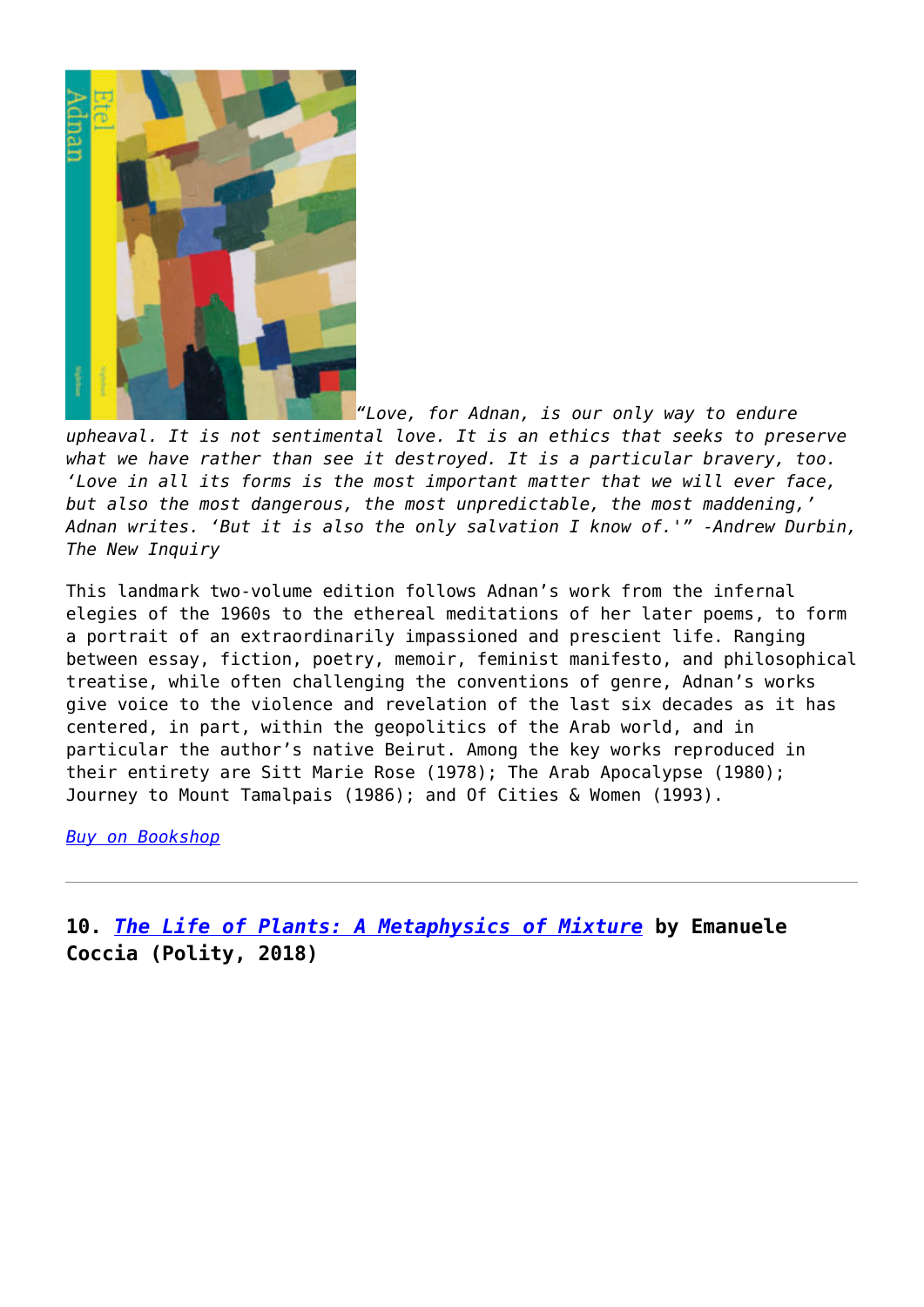

*["](https://entropymag.org/wp-content/uploads/2020/04/index-1.jpg)Everything in the realm of the living is the articulation of breath: from perception to digestion, from thought to pleasure, from speech to locomotion. Everything is a repetition, intensification, and variation of what takes place in breath."*

We barely talk about them and seldom know their names. Philosophy has always overlooked them; even biology considers them as mere decoration on the tree of life. And yet plants give life to the Earth: they produce the atmosphere that surrounds us, they are the origin of the oxygen that animates us. Plants embody the most direct, elementary connection that life can establish with the world. / In this highly original book, Emanuele Coccia argues that, as the very creator of atmosphere, plants occupy the fundamental position from which we should analyze all elements of life. From this standpoint, we can no longer perceive the world as a simple collection of objects or as a universal space containing all things, but as the site of a veritable metaphysical mixture. Since our atmosphere is rendered possible through plants alone, life only perpetuates itself through the very circle of consumption undertaken by plants. In other words, life exists only insofar as it consumes other life, removing any moral or ethical considerations from the equation. In contrast to trends of thought that discuss nature and the cosmos in general terms, Coccia's account brings the infinitely small together with the infinitely big, offering a radical redefinition of the place of humanity within the realm of life.

*[Buy on Bookshop](https://bookshop.org/a/3601/9781509531530)*

**11.** *[How Forests Think:](https://amzn.to/2RbK13u) [Toward an Anthropology Beyond the Human](https://amzn.to/2RbK13u)* **by Eduardo Kohn (University of California Press, 2013)**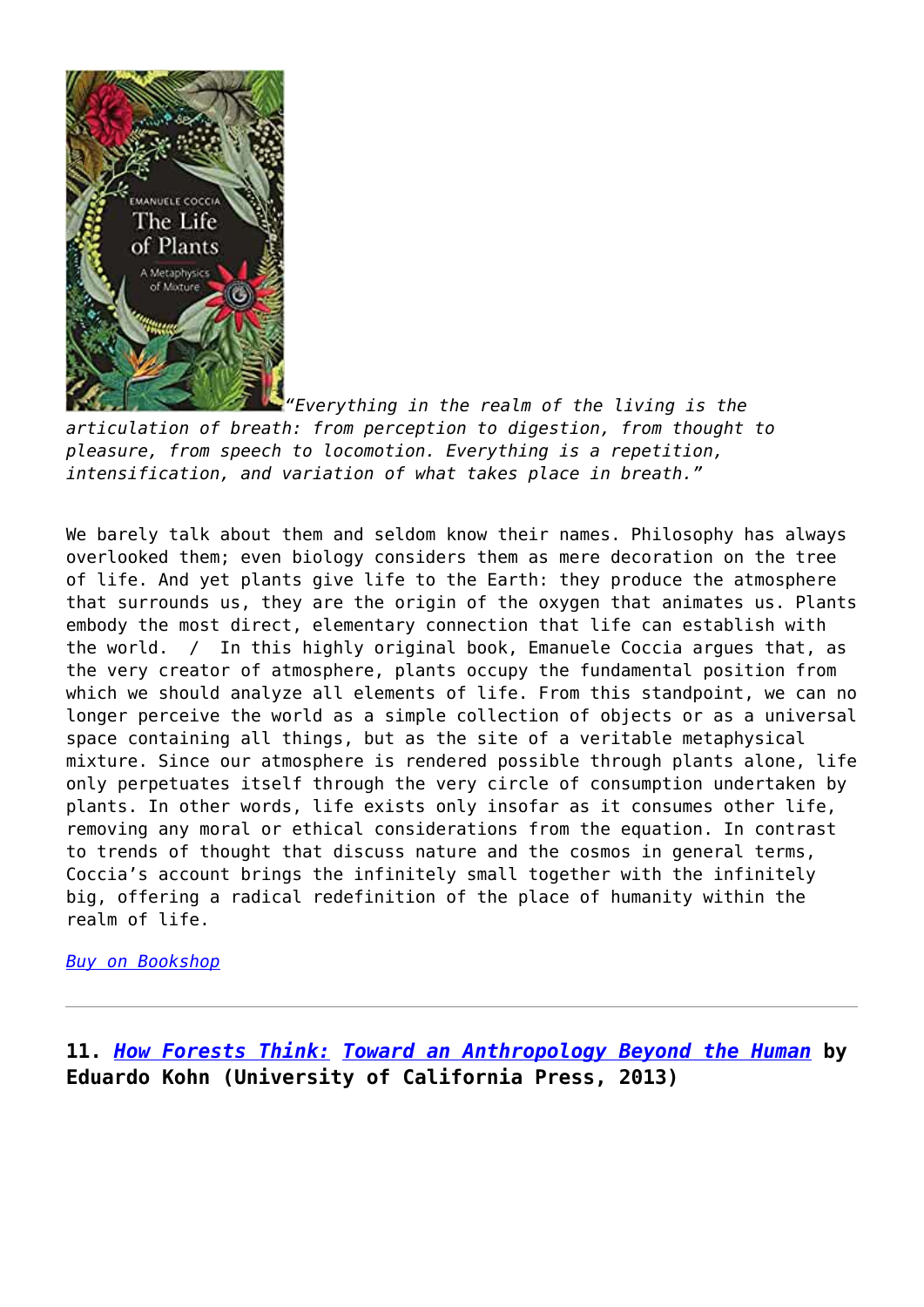

*["](https://entropymag.org/wp-content/uploads/2020/04/417Uv5X42YL._SX331_BO1204203200_.jpg)How other kinds of beings see us matters. That other kinds of beings see us changes things."*

Can forests think? Do dogs dream? In this astonishing book, Eduardo Kohn challenges the very foundations of anthropology, calling into question our central assumptions about what it means to be human―and thus distinct from all other life forms. Based on four years of fieldwork among the Runa of Ecuador's Upper Amazon, Eduardo Kohn draws on his rich ethnography to explore how Amazonians interact with the many creatures that inhabit one of the world's most complex ecosystems. Whether or not we recognize it, our anthropological tools hinge on those capacities that make us distinctly human. However, when we turn our ethnographic attention to how we relate to other kinds of beings, these tools (which have the effect of divorcing us from the rest of the world) break down. *How Forests Think* seizes on this breakdown as an opportunity. Avoiding reductionistic solutions, and without losing sight of how our lives and those of others are caught up in the moral webs we humans spin, this book skillfully fashions new kinds of conceptual tools from the strange and unexpected properties of the living world itself. In this groundbreaking work, Kohn takes anthropology in a new and exciting direction–one that offers a more capacious way to think about the world we share with other kinds of beings.

### *[Buy on Bookshop](https://bookshop.org/a/3601/9780520276116)*

**12.** *[Big Questions](https://amzn.to/2ULzcHj)* **by Anders Nilsen (Drawn and Quarterly, 2011)**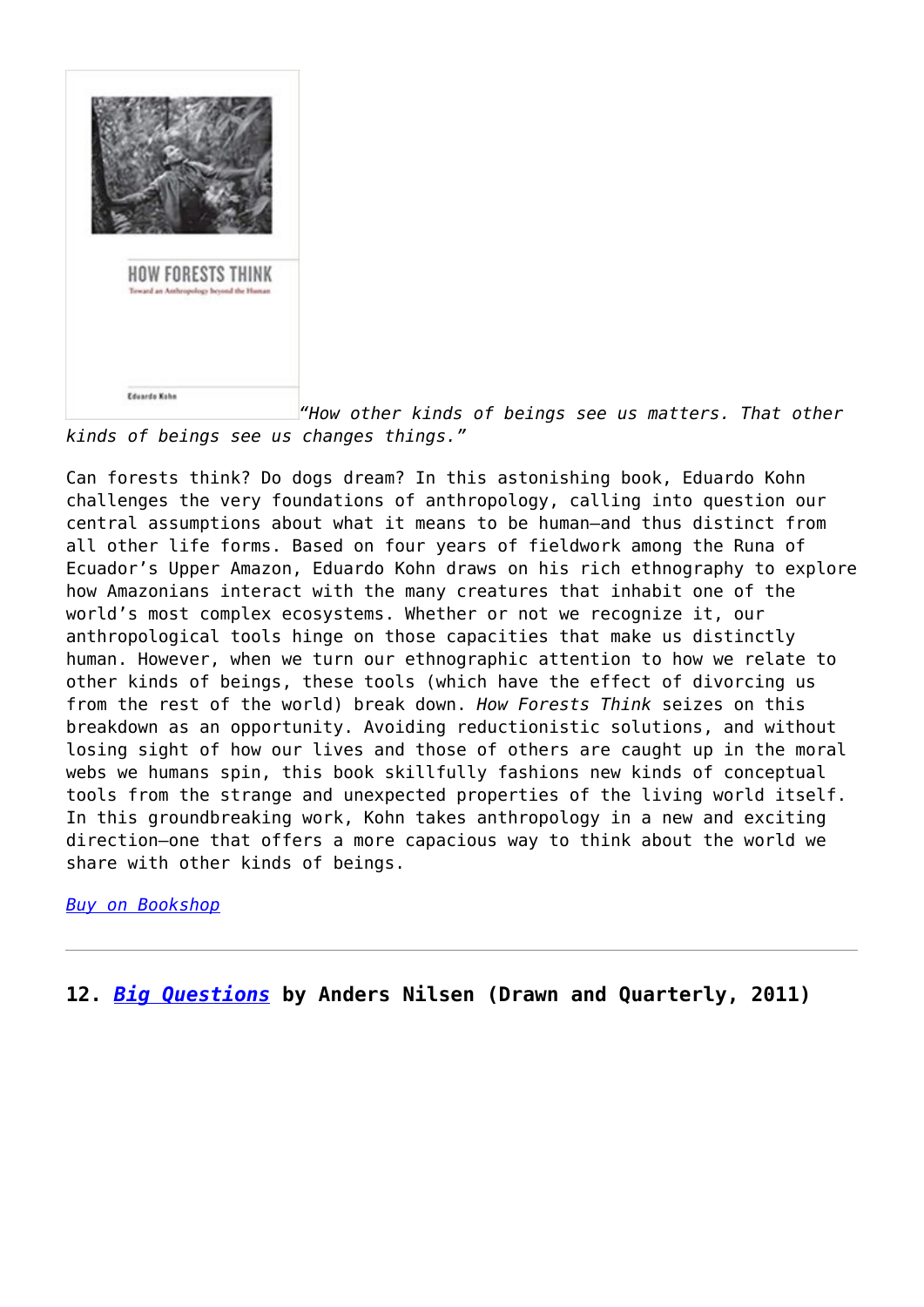

A haunting postmodern fable, *Big Questions* is the magnum opus of Anders Nilsen, one of the brightest and most talented young cartoonists working today. This beautiful minimalist story, collected here for the first time, is the culmination of ten years and more than six hundred pages of work that details the metaphysical quandaries of the occupants of an endless plain, existing somewhere between a dream and a Russian steppe. A downed plane is thought to be a bird and the unexploded bomb that came from it is mistaken for a giant egg by the group of birds whose lives the story follows. The indifferent, stranded pilot is of great interest to the birds―some doggedly seek his approval, while others do quite the opposite, leading to tensions in the group. Nilsen seamlessly moves from humor to heartbreak. His distinctive, detailed line work is paired with plentiful white space and large, often frameless panels, conveying an ineffable sense of vulnerability and openness. / *Big Questions* has roots in classic fables―the birds and snakes have more to say than their human counterparts, and there are hints of the hero's journey, but here the easy moral that closes most fables is left open and ambiguous. Rather than lending its world meaning, Nilsen's parable lets the questions wander where they will.

*[Buy on Bookshop](https://bookshop.org/a/3601/9781770460478)*

**13.** *[To See the Earth Before the End of the World](https://amzn.to/2JJxss2)* **by Ed Roberson (Wesleyan, 2011)**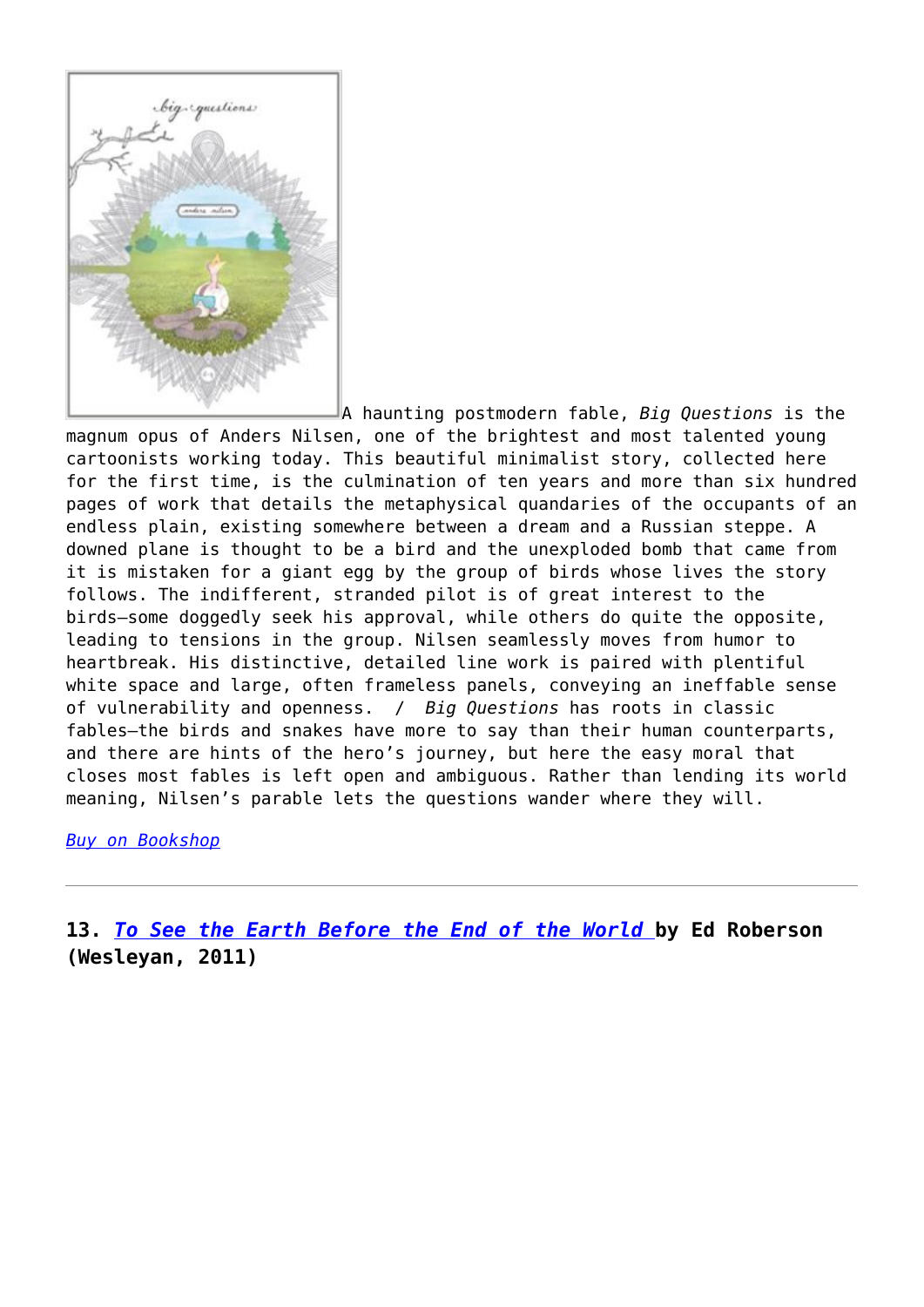

*["](https://entropymag.org/wp-content/uploads/2020/04/41isntLK0LL._SX330_BO1204203200_.jpg)People are grabbing at the change to see the eaarth before the end of the world. the world's death piece by piece each longer than we."*

In *To See the Earth Before the End of the World* Ed Roberson presents us with 120 new poems, each speaking in his unique voice and seen through his unique eye. Earth and sky, neighborhood life and ancient myths, the art of seeing and the architecture of the imagination are all among the subjects of these poems. Recurring images and ideas construct a complex picture of our world, ourselves, and the manifold connections tying them together. The poems raise large questions about the natural world and our place in it, and they do not flinch from facing up to those questions. / Roberson's poems range widely through different scales of time and space, invoking along the way history and myth, galaxies and garbage trucks, teapots and the history of photography, mating cranes and Chicago's political machine. This collection is composed of five sequences, each developing a particular constellation of images and ideas related to the vision of the whole. Various journeys become one journey―an epic journey, invoking epic themes. There are songs of creation, pictures of the sorrows of war, celebrations of human labor and human society, a respect for tools and domestic utensils that are well made, the deep background of the past tingeing the colors of the present, and the tragic tones of endings and laments, a pervading awareness of the tears in things. Most of all, there is the exhilaration of a grand, sweeping vision that enlarges our world.

*[Buy on Bookshop](https://bookshop.org/a/3601/9780819569493)*

**14.** *[Journal of an Ordinary Grief](https://amzn.to/3aNgiW6)* **by Mahmoud Darwish, Translated by Ibrahim Muhawi (Archipelago, 2010)**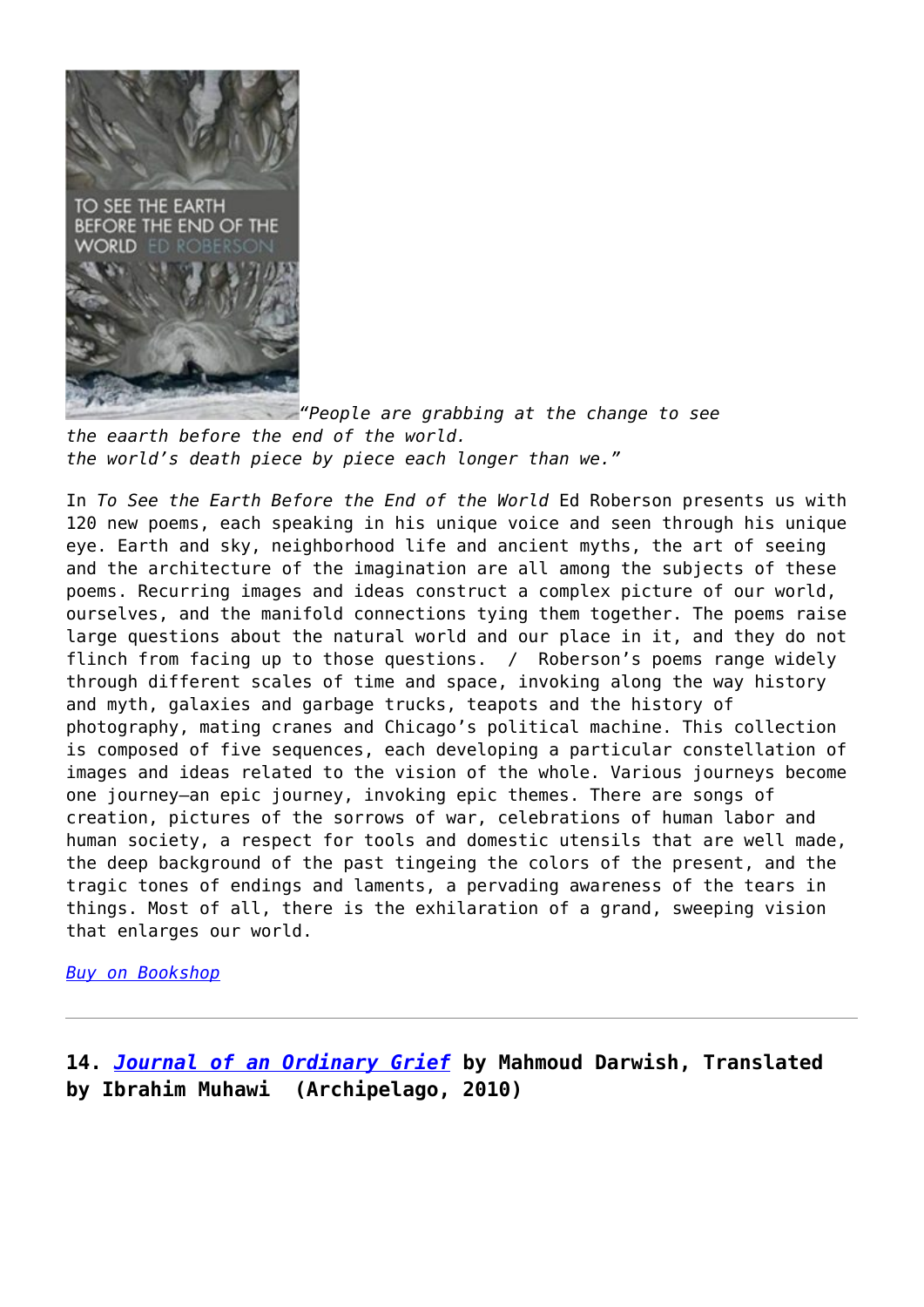# **MARMOUD DARWISH** Journal of an **Ordinary Grief**



*["](https://entropymag.org/wp-content/uploads/2020/04/41O8QZSx1XL._SX429_BO1204203200_.jpg)The map is not the answer. And the birth certificate is no longer the same. No one has had to face this question as you have, from this moment till you die, or repent, or become a traitor. To be content is not enough because contentment does not bring about change or blow anything up, and the wasteland is immense. The desert is not always bigger than a prison cell. So, what is homeland?"*

A collection of autobiographical essays by one of the greatest poets to come from Palestine. / "Every beautiful poem is an act of resistance," asserts Darwish. Both voice of the Palestinian people and one of the most transcendent poets of his generation, Mahmoud Darwish also wrote several remarkable volumes of autobiographical essays over the course of his life. First published in Beirut in 1973, these probing essays ask vital questions about the existentially complex realities the Palestinians in Israel face and the ambiguity of Darwish's own identity as an Israeli Palestinian. They call upon myth, memory, and language to delve into the poet's experience of house arrest, his encounters with Israeli interrogators, and the periods he spent in prison. Meditative, lyrical, rhythmic, Darwish gives absence a vital presence in these linked essays. Journal is a moving and intimate account of the loss of homeland and, for many, of life inside the porous walls of occupation—no ordinary grief.

**15.** *[The Grave on the Wall](https://amzn.to/3dXyvCt)* **by Brandon Shimoda (City Lights Publishers, 2019)**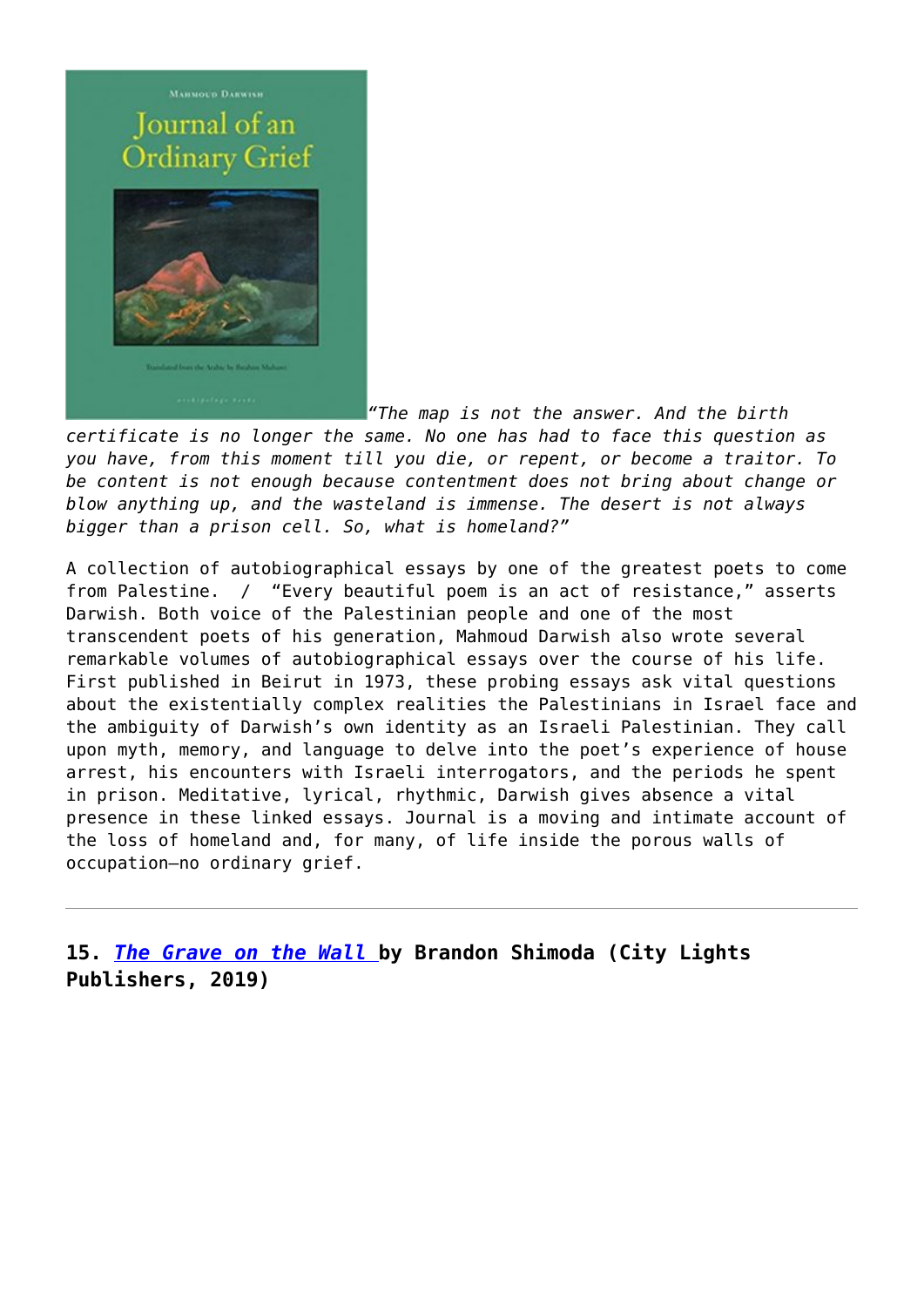

*["](https://entropymag.org/wp-content/uploads/2020/04/51fS8qGAO0L._SX311_BO1204203200_.jpg)It is part dream, part memory, part forgetting, part identity. It is a remarkable exploration of how citizenship is forged by the brutal US imperial forces—through slave labor, forced detention, indiscriminate bombing, historical amnesia and wall. If someone asked me, Where are you from? I would answer, From The Grave on the Wall." —Don Mee Choi, author of Hardly War*

*"Shimoda is a mystic writer … He puts what breaches itself (always) onto the page, so that the act of writing becomes akin to paper-making: an attention to fibers, coagulation, texture and the water-fire mixtures that signal irreversible alteration or change. … he has written a book that touches the bottom of my own soul."—Bhanu Kapil, author of Ban en Banlieue*

A memoir and book of mourning, a grandson's attempt to reconcile his own uncontested citizenship with his grandfather's lifelong struggle. Awardwinning poet Brandon Shimoda has crafted a lyrical portrait of his paternal grandfather, Midori Shimoda, whose life—child migrant, talented photographer, suspected enemy alien and spy, desert wanderer, American citizen—mirrors the arc of Japanese America in the twentieth century. In a series of pilgrimages, Shimoda records the search to find his grandfather, and unfolds, in the process, a moving elegy on memory and forgetting.

### *[Buy on Bookshop](https://bookshop.org/a/3601/9780872867901)*

**16.** *[Mauve Desert](https://amzn.to/2XalT4P)* **by Nicole Brossard, Translated by Susanne de Lotbinière-Harwood (Coach House Books, 2002)**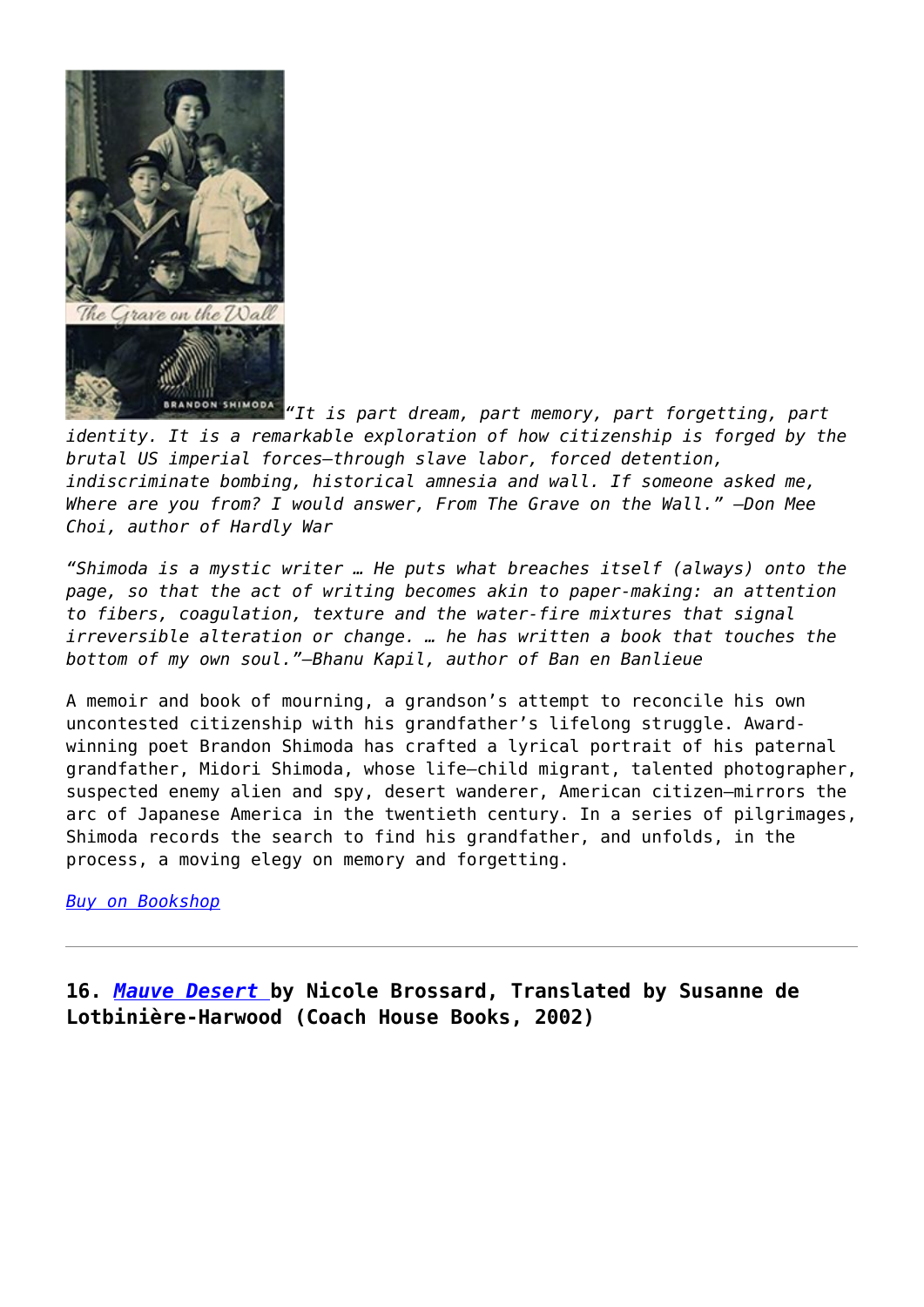

*["](https://entropymag.org/wp-content/uploads/2020/04/51fF9KAy-xL._SX310_BO1204203200_.jpg)I cannot get close to any you."*

First published in 1987, Nicole Brossard's classic novel returns to Coach House in a new edition. A seminal text in Canadian and feminist literature, *Mauve Desert* is a must-read for readers and writers alike. / This is both a single novel and three separate novels in one. In the first, *Mauve Desert*, fifteen-year-old Mélanie drives across the Arizona desert in a white Meteor chasing fear and desire, cutting loose from her mother and her mother's lover, Lorna, in their roadside Mauve Motel. In the second book, Maudes Laures reads *Mauve Desert*, becomes obsessed with it, and embarks on an extraordinary quest for its mysterious author, characters and meaning. The third book – *Mauve, the horizon* – is Laures's eventual translation of *Mauve Desert*. Like all good translations, it is both the same and revealingly different from the original. / Nicole Brossard's writing is agile and inventive; from moment to moment gripping, exhilarating and erotic. Her language drifts and swells like sand dunes in a desert, cresting and accumulating into a landscape that shifts like wind and words; she translates the practice of translation, the pulse of desire.

*[Buy on Bookshop](https://bookshop.org/a/3601/9781552451724)*

**17.** *[Heart Berries](https://amzn.to/2V8Iuw0)* **by Terese Marie Mailhot (Counterpoint, 2018)**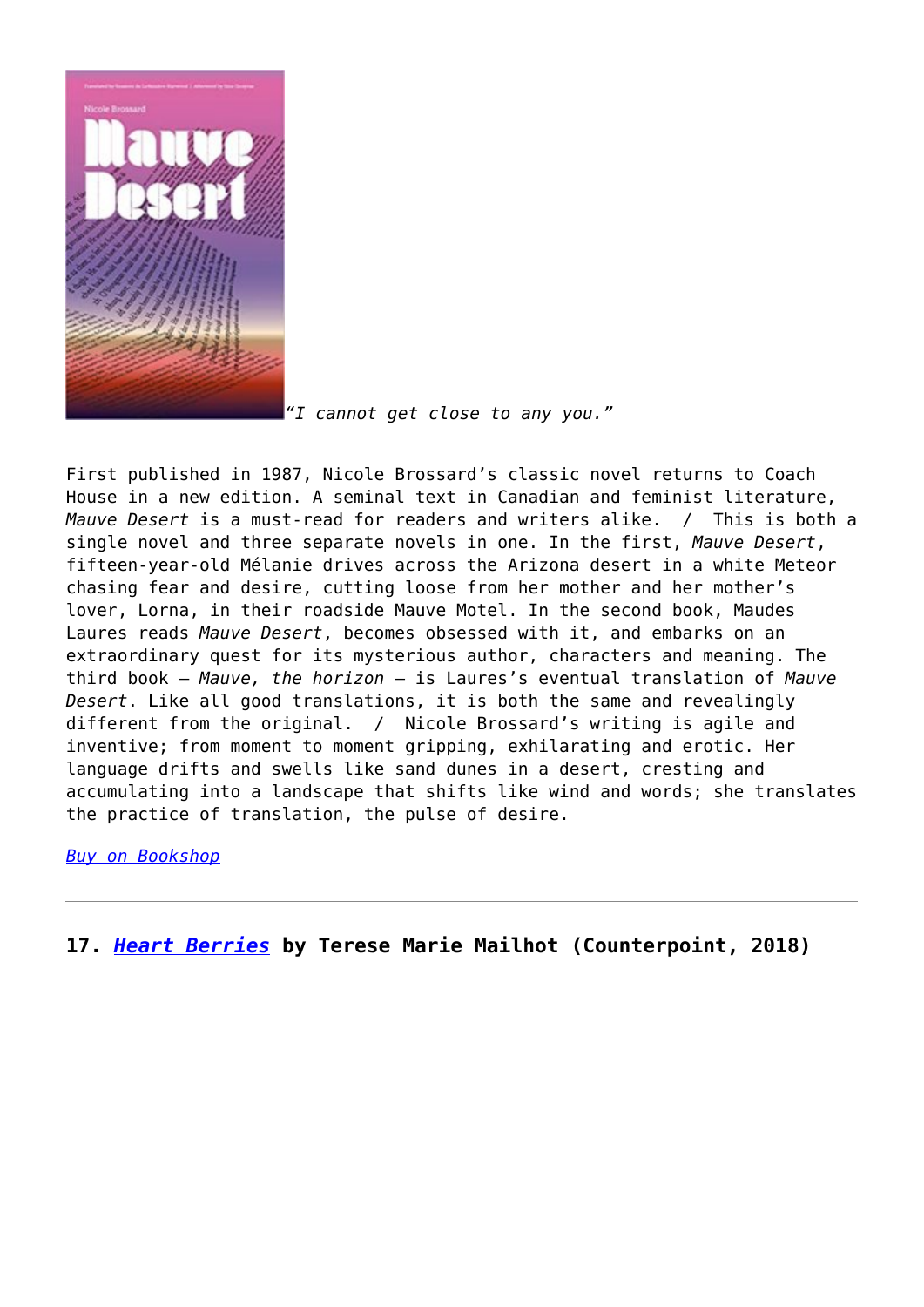

*"Mailhot examines the circumstances of her life―replete with grief, abuse, and structural injustice―with searing honesty and forceful language in her tiny but powerful debut. Steeped in several generations' worth of history, Heart Berries demands to be re-read over and over, every return yielding a new insight." ―Julie Kosin*

*Heart Berries* is a powerful, poetic memoir of a woman's coming of age on the Seabird Island Band in the Pacific Northwest. Having survived a profoundly dysfunctional upbringing only to find herself hospitalized and facing a dual diagnosis of post traumatic stress disorder and bipolar II disorder; Terese Marie Mailhot is given a notebook and begins to write her way out of trauma. The triumphant result is *Heart Berries*, a memorial for Mailhot's mother, a social worker and activist who had a thing for prisoners; a story of reconciliation with her father―an abusive drunk and a brilliant artist―who was murdered under mysterious circumstances; and an elegy on how difficult it is to love someone while dragging the long shadows of shame. / Mailhot trusts the reader to understand that memory isn't exact, but melded to imagination, pain, and what we can bring ourselves to accept. Her unique and at times unsettling voice graphically illustrates her mental state. As she writes, she discovers her own true voice, seizes control of her story, and, in so doing, reestablishes her connection to her family, to her people, and to her place in the world.

*[Buy on Bookshop](https://bookshop.org/a/3601/9781640091603)*

**18.** *[The Miracle of Mindfulness: An Introduction to the Practice](https://amzn.to/3dU2aMZ) [of Meditation](https://amzn.to/3dU2aMZ)* **by Thich Nhat Hanh, Translated by Mobi Ho (Beacon Press, 1999)**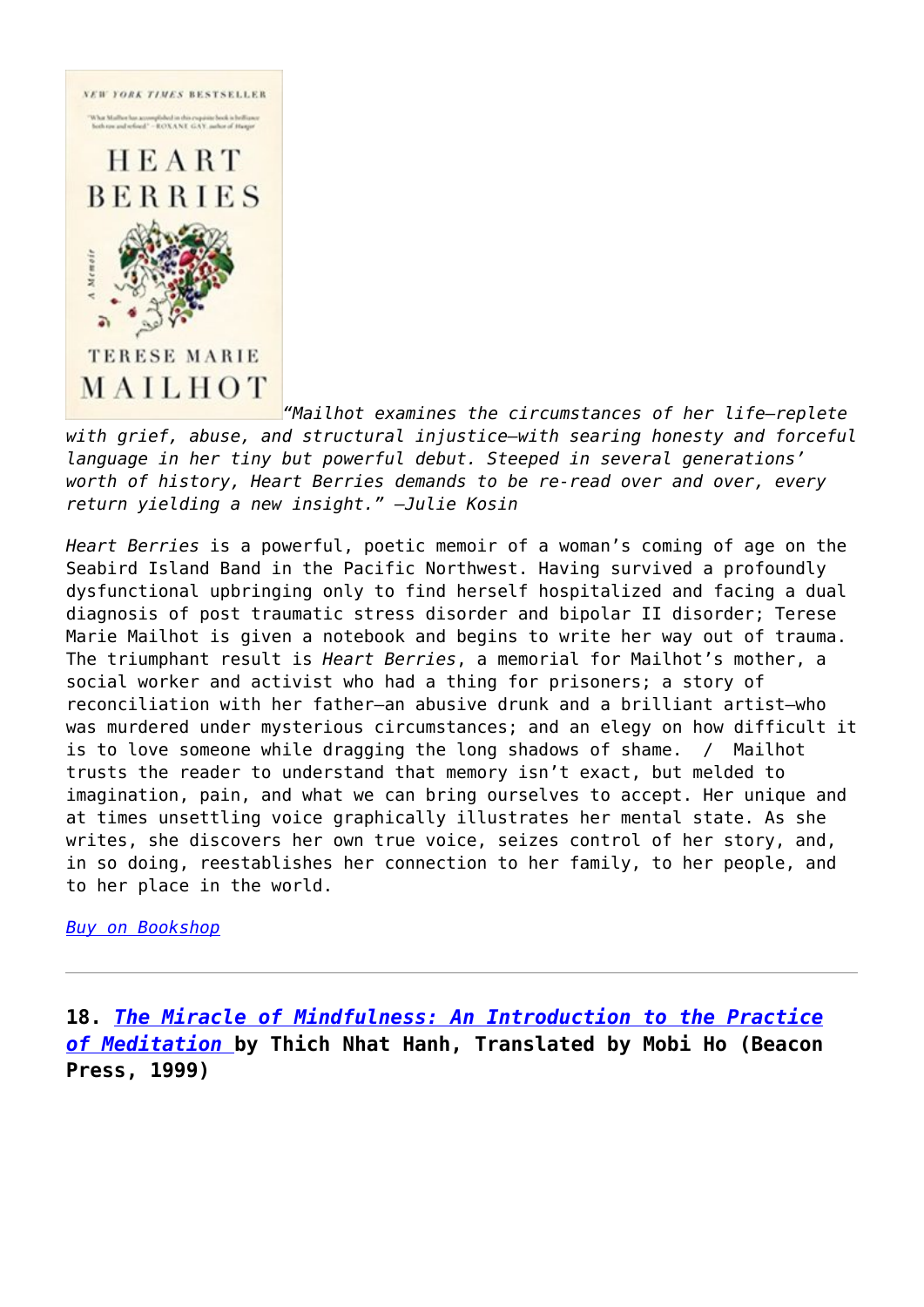

*["](https://entropymag.org/wp-content/uploads/2020/04/index-2.jpg)Feelings, whether of compassion or irritation, should be welcomed, recognized, and treated on an absolutely equal basis; because both are ourselves. The tangerine I am eating is me. The mustard greens I am planting are me. I plant with all my heart and mind. I clean this teapot with the kind of attention I would have were I giving the baby Buddha or Jesus a bath. Nothing should be treated more carefully than anything else. In mindfulness, compassion, irritation, mustard green plant, and teapot are all sacred."*

In this beautiful and lucid guide, Zen master Thich Nhat Hanh offers gentle anecdotes and practical exercise as a means of learning the skills of mindfulness–being awake and fully aware. From washing the dishes to answering the phone to peeling an orange, he reminds us that each moment holds within it an opportunity to work toward greater self-understanding and peacefulness.

### *[Buy on Bookshop](https://bookshop.org/a/3601/9780807012390)*

**19.** *[Through Vegetal Being: Two Philosophical Perspectives](https://amzn.to/2JEEGx9)* **by Luce Irigaray & Michael Marder (Columbia University Press, 2016)**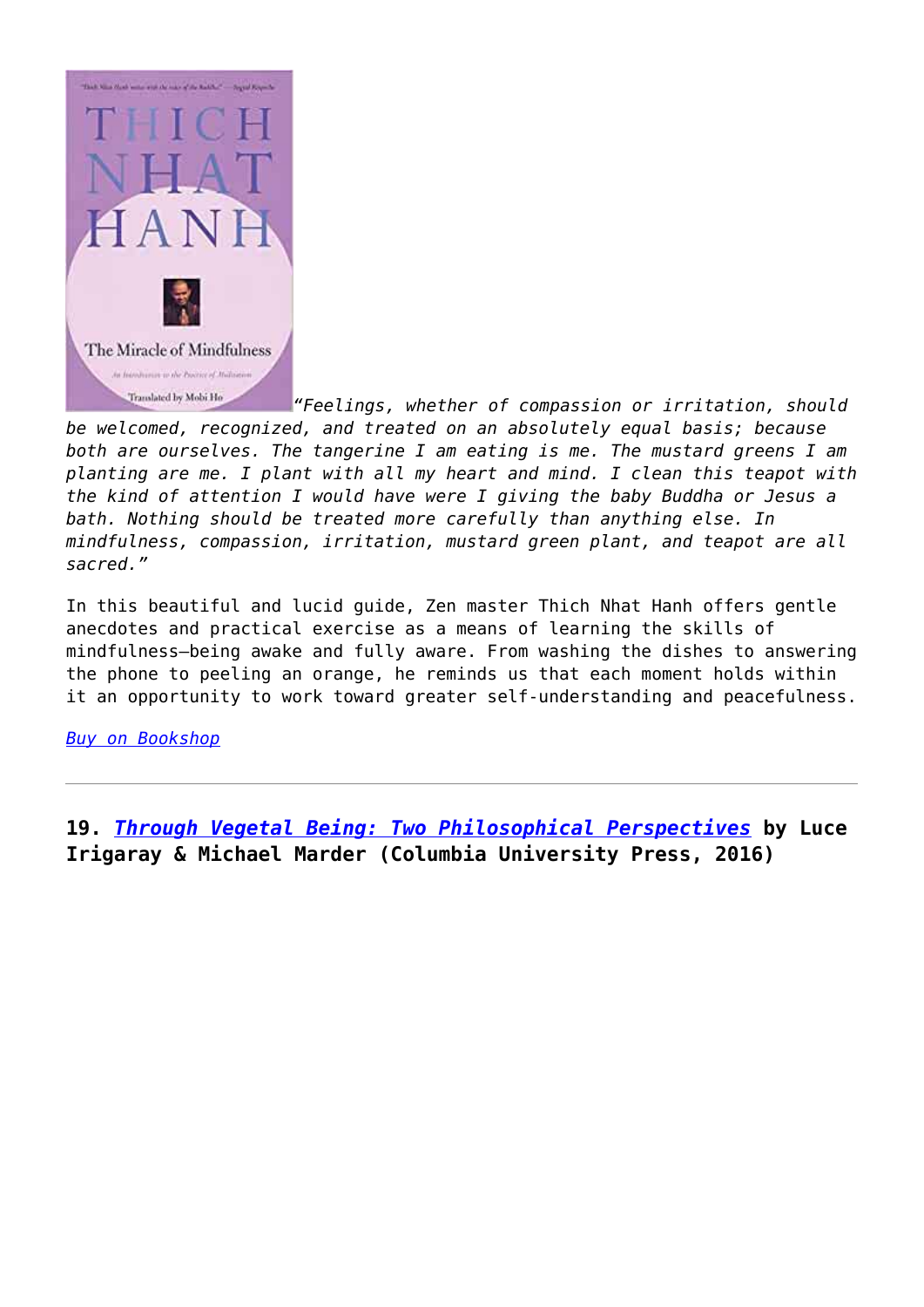

*"Through Vegetal Being foregrounds the relations that plants enable between humans and other living things, continuing both Michael Marder's work on plant existence and Luce Irigaray's work on sexual difference and the forgetting of the world in the constitution of individual identity. This charming and beautifully written book is a two-person meditation on the philosophy, ontology, and ethics of plant life and our fundamental dependence on it as living beings." – Elizabeth Grosz, Jean Fox O'Barr Women's Studies Professor at Duke University*

Blossoming from a correspondence between Luce Irigaray and Michael Marder, *Through Vegetal Being* is an intense personal, philosophical, and political meditation on the significance of the vegetal for our lives, our ways of thinking, and our relations with human and nonhuman beings. The vegetal world has the potential to rescue our planet and our species and offers us a way to abandon past metaphysics without falling into nihilism. Luce Irigaray has argued in her philosophical work that living and coexisting are deficient unless we recognize sexuate difference as a crucial dimension of our existence. Michael Marder believes the same is true for vegetal difference. / Irigaray and Marder consider how plants contribute to human development by sustaining our breathing, nourishing our senses, and keeping our bodies and minds alive. They note the importance of returning to ancient Greek tradition and engaging with Eastern teachings to revive a culture closer to nature. As a result, we can reestablish roots when we are displaced and recover the vital energy we need to improve our sensibility and relation to others. This generative discussion points toward a more universal way of becoming human that is embedded in the vegetal world.

*[Buy on Bookshop](https://bookshop.org/a/3601/9780231173865)*

**20.** *[Life's Journey— Zuya: Oral Teachings from Rosebud](https://amzn.to/2wgc62a)* **by Albert White Hat (University of Utah Press, 2012)**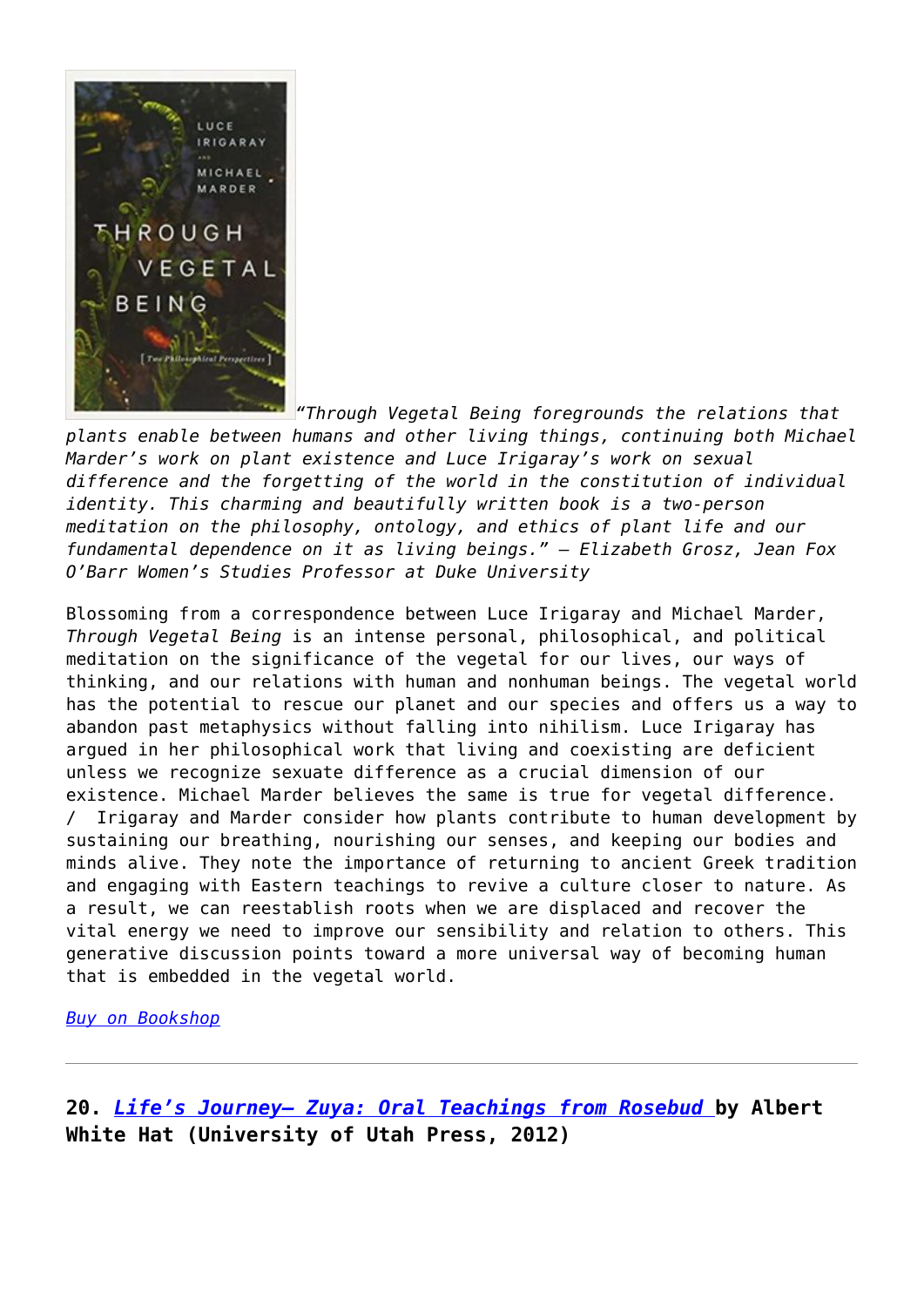

[O](https://entropymag.org/wp-content/uploads/2020/04/414yxmhZfVL._SX410_BO1204203200_.jpg)ur people are very lucky to be here," says Albert White Hat Sr. He has lived through a time when Indians were sent to boarding schools and were not permitted to practice their own rituals. Although the Lakota people can practice their beliefs openly once again, things have changed and old ways have been forgotten. As a teacher at Sinte Gleska University in South Dakota, White Hat seeks to preserve the link the Lakota people have with their past. In *Life's Journey—Zuya*, White Hat has collected and translated the stories of medicine men, retaining the simplicity of their language so as not to interpret their words through a Western lens. This is Zuya, oral history that is lived and handed down over the generations. / White Hat also shares stories from his own experience. Using anecdotes he shows not only how the Lakota lifestyle has been altered but also how Lakota words have begun to take on new meanings that lack their original connotations and generate a different picture of Lakota philosophy. Language, interwoven with history, tells the people where they came from and who they are. By gathering the traditions and ceremonies in a single volume, with the history of how they evolved, he has secured the meaning of these practices for futre generations. Filled with warmth and humor, *Life's Journey—Zuya* is an enjoyable and enlightening read.

*[Buy on Bookshop](https://bookshop.org/a/3601/9781607811848)*

**21.** *[The Chronology of Water: A Memoir](https://amzn.to/2V40uHX)* **by Lidia Yuknavitch (Hawthorne Books, 2011)**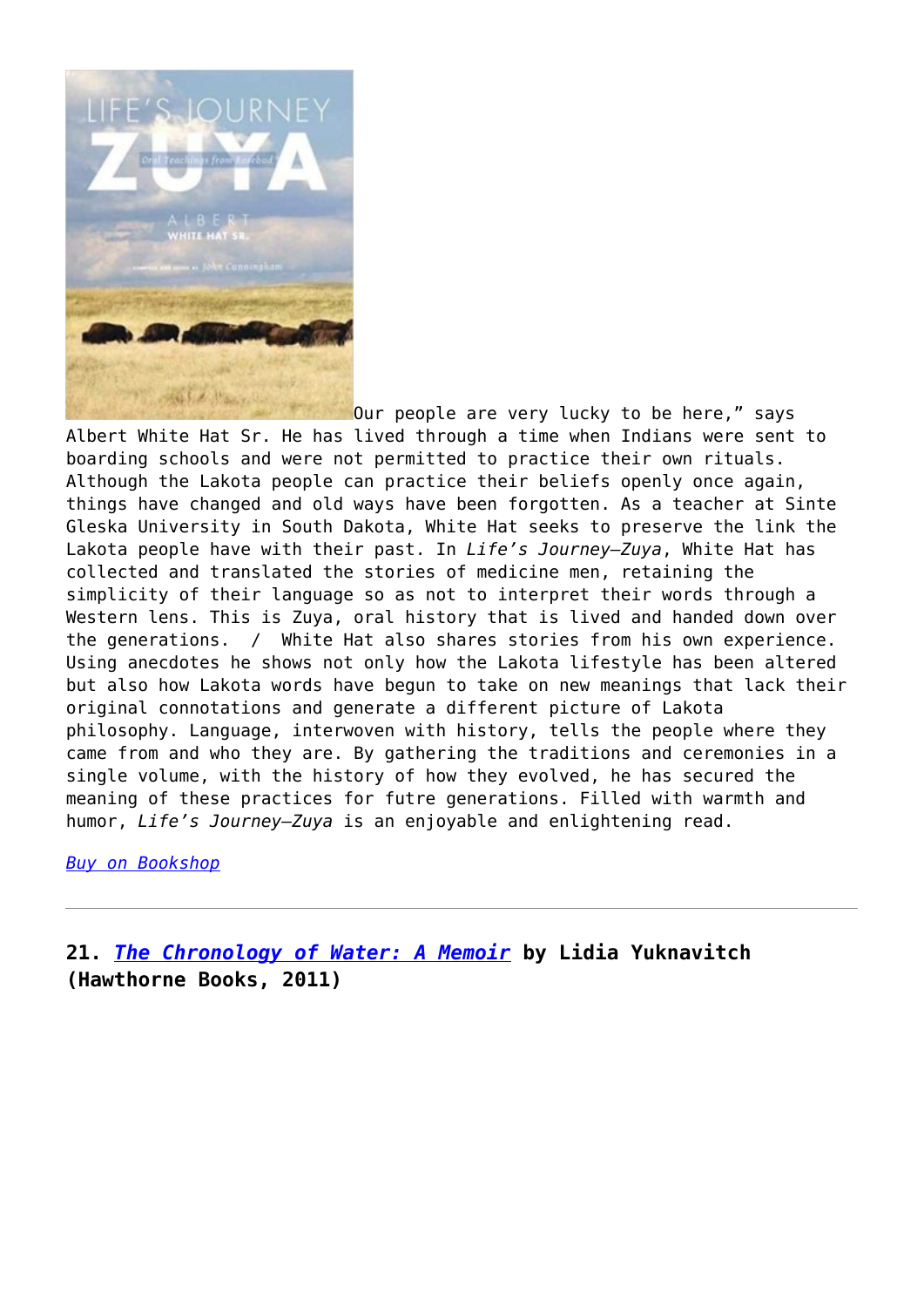

*"Lidia Yuknavitch's memoir The Chronology of Water is a brutal beauty bomb and a true love song. Rich with story, alive with emotion, both merciful and utterly merciless, I am forever altered by every stunning page. This is the book I'm going to press into everyone's hands for years to come. This is the book I've been waiting to read all of my life." – Cheryl Strayed, author of Wild*

This is not your mother's memoir. In *The Chronology of Water,* Lidia Yuknavitch expertly moves the reader through issues of gender, sexuality, violence, and the family from the point of view of a lifelong swimmer turned artist. In writing that explores the nature of memoir itself, her story traces the effect of extreme grief on a young woman's developing sexuality that some define as untraditional because of her attraction to both men and women. Her emergence as a writer evolves at the same time and takes the narrator on a journey of addiction, self-destruction, and ultimately survival that finally comes in the shape of love and motherhood.

*[Buy on Bookshop](https://bookshop.org/a/3601/9780979018831)*

**22.** *[Fugitive Assemblage](https://www.spdbooks.org/Products/9781734407105/fugitive-assemblage.aspx)* **by Jennifer Calkins (The 3rd Thing, 2020)**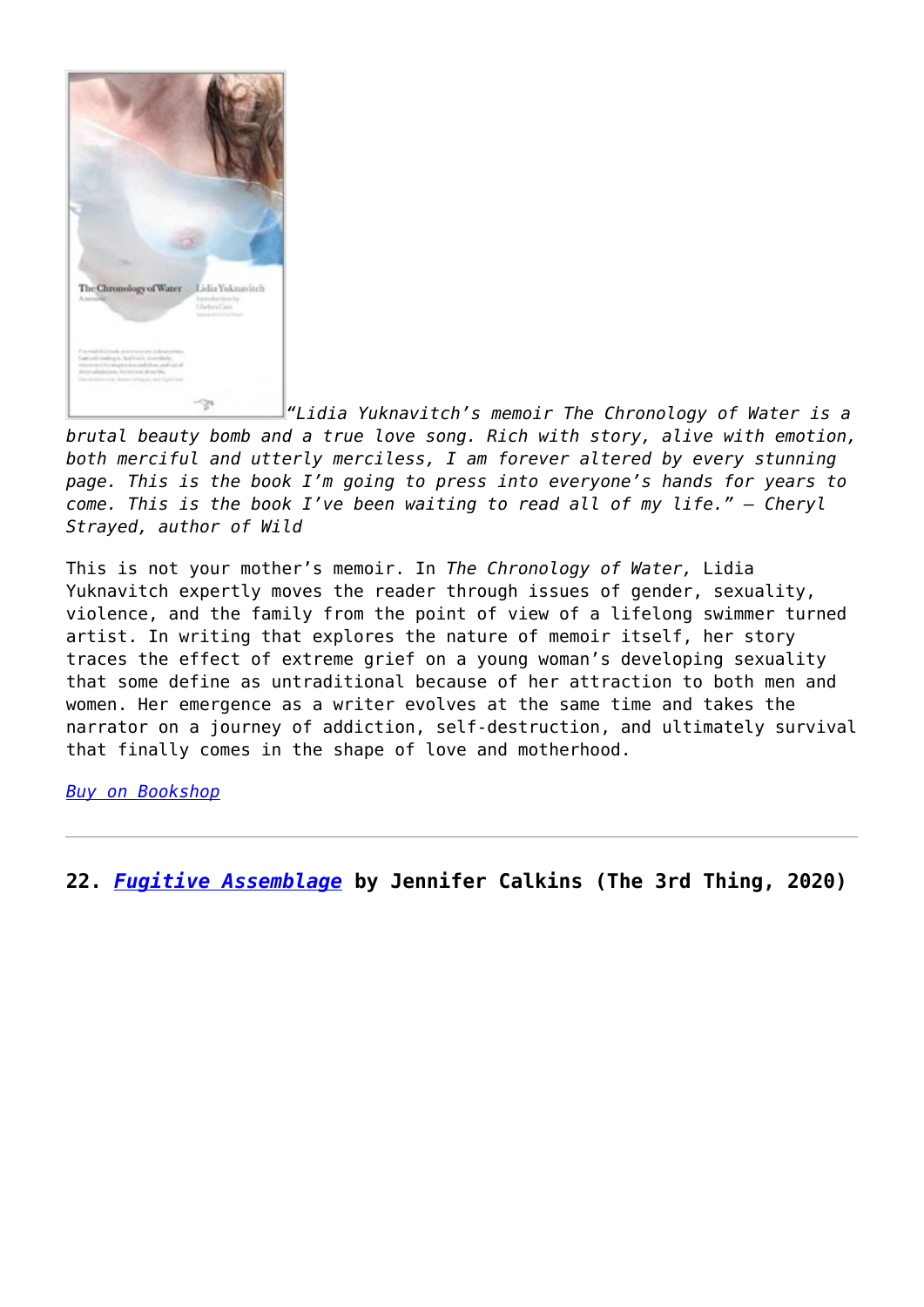# FIGITIVE ASSEMBLAGE



Jennifer Calkins

*Fugitive Assemblage* is lyric noir. It takes place in California in 1983. A woman pulls an IV out of her arm, walks out of the hospital and starts driving north. She is bleeding and nauseous and ever aware that there is something in the trunk of her car that is rotting. It is only after she makes her way through Big Sur and Monterey, over the mountains and into the Central Valley, that she discovers where to bury the body, so to speak. *Fugitive Assemblage* is rigorously loyal to human emotion. Rather than allow the stricture of narrative to manipulate and drive emotion, emotion emerges in *Fugitive Assemblage* through form and language. In it, the California highway is a skeleton and its flesh is the voices of ghosts. *Fugitive Assemblage* renders sensation, because emotion is tied with physical experience. It incorporates images. It uses the harmony (or, more often disharmony) of numerous ghostly voices, from women's diaries of the "westward journey," to geology texts, Ingeborg Bachman's poetry, to Robert Burton's Anatomy of Melancholy. It draws on science, on family history and on personal trauma to evoke the experience of grief.

*[Buy on Bookshop](https://bookshop.org/a/3601/9781734407105)*

**23.** *[Immanent Visitor: Selected Poems of Jaime Saenz, A Bilingual](https://amzn.to/2V4yEeH) [Edition](https://amzn.to/2V4yEeH)* **by Jaime Saenz, Translated by Kent Johnson & Forrest Gander (University of California Press, 2002)**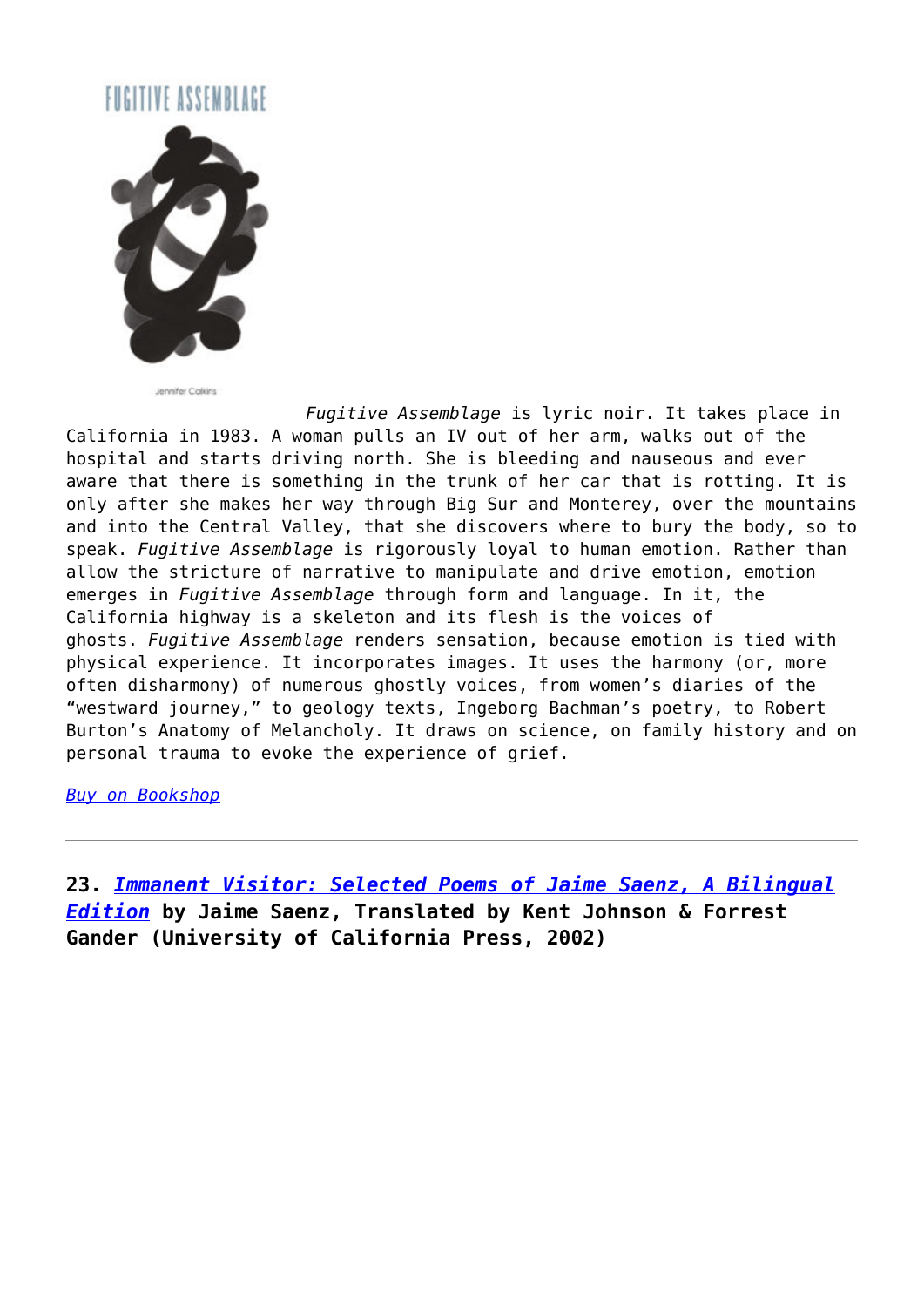

*Immanent Visitor* is the first English-language translation of the work of Bolivia's greatest and most visionary twentiethcentury poet. A *poète maudit,* Jaime Saenz rejected the conventions of polite society and became a monk in service of his own imagination. Apocalyptic and occult in his politics, a denizen of slum taverns, unashamedly bisexual, insistently nocturnal in his artistic affairs, and secretive in his leadership of a select group of writers, Saenz mixed the mystical and baroque with the fantastic, the psychological, and the symbolic. In masterly translations by two poet-translators, Kent Johnson and Forrest Gander, Saenz's strange, innovative, and wildly lyrical poems reveal a literary legacy of fierce compassion and solidarity with indigenous Bolivian cultures and with the destitute, the desperate, and the disenfranchised of that unreal city, La Paz. / In long lines, in odes that name desire, with Whitmanesque anaphora, in exclamations and repetitions, Saenz addresses the reader, the beloved, and death in one extended lyrical gesture. The poems are brazenly affecting. Their semantic innovation is notable in the odd heterogeneity of formal and tonal structures that careen unabashedly between modes and moods; now archly lyrical, now arcanely symbolic, now colloquial, now trancelike. As Saenz's reputation continues to grow throughout the world, these inspired translations and the accompanying Spanish texts faithfully convey the poet's unique vision and voice to English-speaking readers.

**24.** *[Alice Knott](https://amzn.to/2JFPNGf)* **by Blake Butler (Riverhead Books, forthcoming July 2020)**